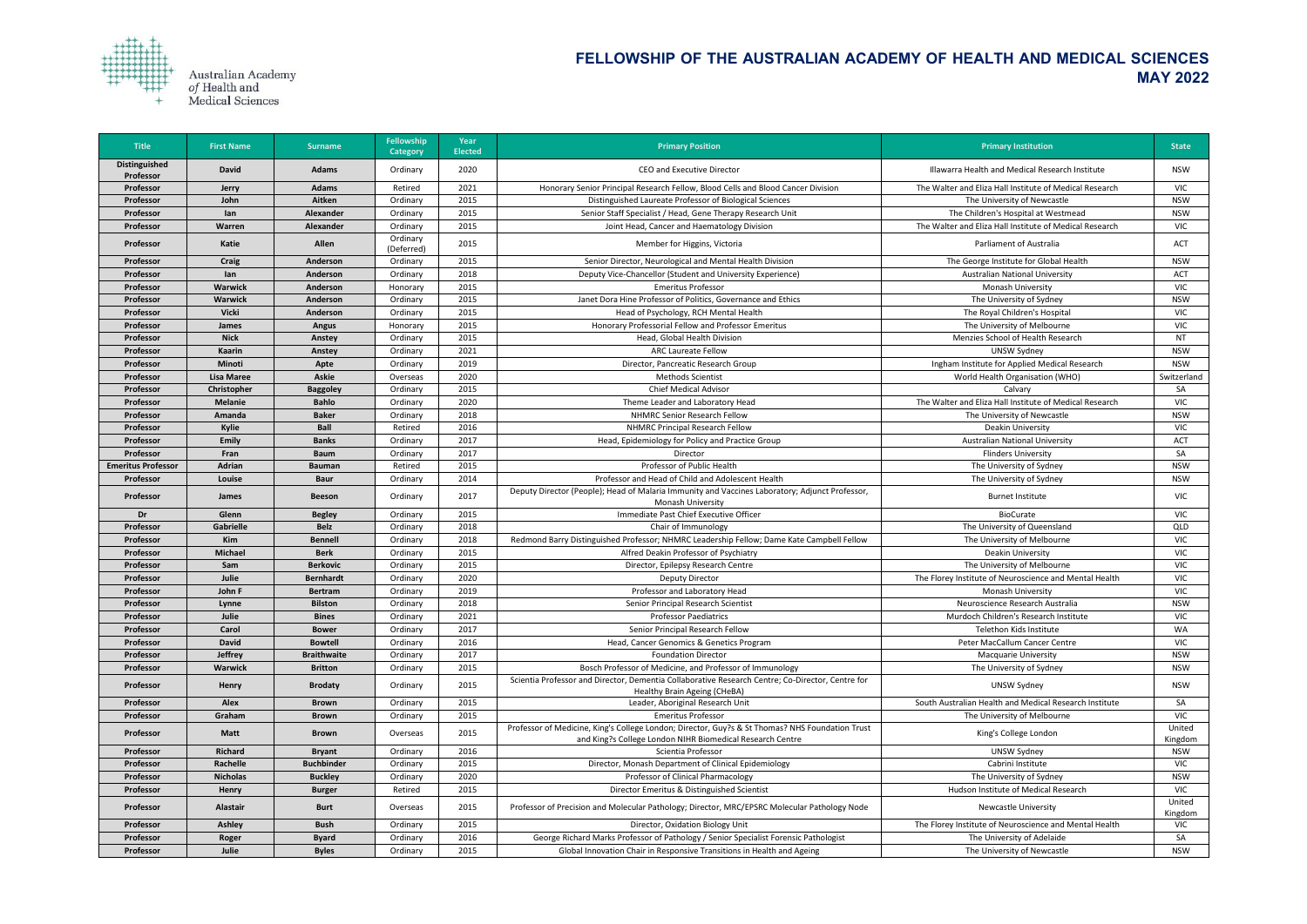

| <b>Title</b> | <b>First Name</b> | <b>Surname</b>       | <b>Fellowship</b><br><b>Category</b> | Year<br><b>Elected</b> | <b>Primary Position</b>                                                                                                                                                                                                             | <b>Primary Institution</b>                              | <b>State</b>      |
|--------------|-------------------|----------------------|--------------------------------------|------------------------|-------------------------------------------------------------------------------------------------------------------------------------------------------------------------------------------------------------------------------------|---------------------------------------------------------|-------------------|
| Professor    | <b>Sir Edward</b> | <b>Byrne</b>         | Honorary                             | 2015                   | Vice-Chancellor and Principal                                                                                                                                                                                                       | King's College London                                   | United<br>Kingdom |
| Professor    | <b>Bruce</b>      | <b>Campbell</b>      | Ordinary                             | 2019                   | Professorial Fellow                                                                                                                                                                                                                 | The Royal Melbourne Hospital                            | <b>VIC</b>        |
| Professor    | <b>Karen</b>      | <b>Canfell</b>       | Ordinary                             | 2019                   | Director, Cancer Research Division                                                                                                                                                                                                  | <b>Cancer Council NSW</b>                               | <b>NSW</b>        |
| Professor    | Jonathan          | <b>Carapetis</b>     | Ordinary                             | 2014                   | <b>Director</b>                                                                                                                                                                                                                     | Telethon Kids Institute                                 | WA                |
| Professor    | John              | Carlin               | Ordinary                             | 2018                   | Group Leader, Data Science and Clinical Epidemiology & Biostatistics / Professorial Fellow at the<br>Melbourne School of Population and Global Health                                                                               | Murdoch Children's Research Institute                   | <b>VIC</b>        |
| Professor    | Alan              | Cass                 | Ordinary                             | 2015                   | Director                                                                                                                                                                                                                            | Menzies School of Health Research                       | NT                |
| Professor    | <b>David</b>      | Celermajer           | Ordinary                             | 2018                   | <b>Scandrett Professor of Cardiology</b>                                                                                                                                                                                            | The University of Sydney                                | <b>NSW</b>        |
| Professor    | Steven            | Chadban              | Ordinary                             | 2015                   | Director, Renal Medicine, Royal Prince Alfred Hospital; Stream Director, Renal Medicine and Urology,<br>Sydney Local Health District; Leader, Kidney Node, Charles Perkins Centre, University of Sydney                             | Royal Prince Alfred Hospital                            | <b>NSW</b>        |
| Professor    | Don               | <b>Chalmers</b>      | Retired                              | 2015                   | Distinguished Emeritus Professor                                                                                                                                                                                                    | University of Tasmania                                  | <b>TAS</b>        |
| Professor    | John              | <b>Chalmers</b>      | Retired                              | 2015                   | Emeritus Professor of Medicine & Senior Director                                                                                                                                                                                    | The George Institute for Global Health                  | <b>NSW</b>        |
| Professor    | Anne              | Chang                | Ordinary                             | 2015                   | Head, Child Health Division                                                                                                                                                                                                         | Menzies School of Health Research                       | NT                |
| Professor    | Jeremy            | Chapman              | Retired                              | 2017                   | Clinical Director, Division of Medicine and Cancer                                                                                                                                                                                  | <b>Westmead Hospital</b>                                | <b>NSW</b>        |
| Professor    | Peter             | Choong               | Ordinary                             | 2015                   | Sir Hugh Devine Professor and Chair of Surgery / Research Lead, Department of Surgery / Director,<br>Orthopaedics                                                                                                                   | The University of Melbourne                             | <b>VIC</b>        |
| Professor    | Helen             | Christensen          | Ordinary                             | 2015                   | Director                                                                                                                                                                                                                            | <b>Black Dog Institute</b>                              | <b>NSW</b>        |
| Professor    | John              | Christodoulou        | Ordinary                             | 2017                   | Director, Genetics Theme and Group Co-Leader, Brain and Mitochondrial Research Group; Chair in<br>Genomic Medicine, Department of Paediatrics, The University of Melbourne                                                          | Murdoch Children's Research Institute                   | VIC               |
| Professor    | <b>Arthur</b>     | <b>Christopoulos</b> | Ordinary                             | 2017                   | Professor of Pharmacology NHMRC Senior Principal Research Fellow                                                                                                                                                                    | <b>Monash University</b>                                | <b>VIC</b>        |
| Professor    | <b>Flavia</b>     | <b>Cicuttini</b>     | Ordinary                             | 2019                   | <b>Head of Rheumatology</b>                                                                                                                                                                                                         | Monash University                                       | <b>VIC</b>        |
| Professor    | Peter             | <b>Cistulli</b>      | Ordinary                             | 2020                   | ResMed Chair in Sleep Medicine                                                                                                                                                                                                      | The University of Sydney                                | <b>NSW</b>        |
| Professor    | Susan             | <b>Clark</b>         | Ordinary                             | 2020                   | Research Director, Genomics and Epigenetics Division                                                                                                                                                                                | Garvan Institute of Medical Research                    | <b>NSW</b>        |
| Professor    | Stephen           | <b>Clarke</b>        | Ordinary                             | 2015                   | Director of Cancer Services Professor of Medicine                                                                                                                                                                                   | Royal North Shore Hospital                              | <b>NSW</b>        |
| Professor    | Judith            | <b>Clements</b>      | Retired                              | 2017                   | Scientific Director, Australian Prostate Cancer Research Centre                                                                                                                                                                     | Queensland University of Technology                     | QLD               |
| Professor    | <b>Enrico</b>     | Coiera               | Ordinary                             | 2018                   | Director, Centre for Health Informatics; Director, NHMRC Centre for Research Excellence in E-Health                                                                                                                                 | <b>Macquarie University</b>                             | <b>NSW</b>        |
| Professor    | <b>Clare</b>      | <b>Collins</b>       | Ordinary                             | 2019                   | Laureate Professor                                                                                                                                                                                                                  | The University of Newcastle                             | <b>NSW</b>        |
| Professor    | lan               | <b>Constable</b>     | Retired                              | 2020                   | Professor of Ophthalmology                                                                                                                                                                                                          | Lions Eye Institute                                     | <b>WA</b>         |
| Professor    | <b>Mark</b>       | <b>Cook</b>          | Ordinary                             | 2017                   | Head, Department of Medicine                                                                                                                                                                                                        | The University of Melbourne                             | <b>VIC</b>        |
| Professor    | Jamie             | Cooper               | Ordinary                             | 2015                   | Deputy Director, Head of Intensive Care Research, Senior Specialist in Intensive Care                                                                                                                                               | The Alfred Hospital                                     | <b>VIC</b>        |
| Professor    | <b>Mark</b>       | Cooper               | Ordinary                             | 2015                   | Head of Diabetes, Central Clinical School                                                                                                                                                                                           | <b>Monash University</b>                                | <b>VIC</b>        |
| Professor    | <b>Ross</b>       | Coppel               | Ordinary                             | 2015                   | Senior Deputy Dean and Director of Research, Faculty of Medicine, Nursing and Health Sciences                                                                                                                                       | <b>Monash University</b>                                | <b>VIC</b>        |
| Professor    | <b>Suzanne</b>    | Cory                 | Retired                              | 2021                   | Honorary Distinguished Research Fellow                                                                                                                                                                                              | The Walter and Eliza Hall Institute of Medical Research | <b>VIC</b>        |
| Professor    | <b>Michael</b>    | <b>Cousins</b>       | Honorary                             | 2015                   | Director, Pain Management Research Institute                                                                                                                                                                                        | North Shore Private Hospital                            | <b>NSW</b>        |
| Professor    | Alan              | Cowman               | Ordinary                             | 2019                   | <b>Deputy Director</b>                                                                                                                                                                                                              | The Walter and Eliza Hall Institute of Medical Research | <b>VIC</b>        |
| Professor    | <b>Brendan</b>    | Crabb                | Ordinary                             | 2015                   | Director and CEO                                                                                                                                                                                                                    | <b>Burnet Institute</b>                                 | <b>VIC</b>        |
| Professor    | Jonathan          | Craig                | Ordinary                             | 2019                   | Vice President and Executive Dean                                                                                                                                                                                                   | <b>Flinders University</b>                              | SA                |
| Professor    | <b>David</b>      | <b>Crawford</b>      | Retired                              | 2015                   | Alfred Deakin Professor Director, Centre for Physical Activity and Nutrition Research Head, School of<br><b>Exercise and Nutrition Sciences</b>                                                                                     | Deakin University                                       | VIC               |
| Professor    | Allan             | <b>Cripps</b>        | Ordinary                             | 2016                   | <b>Research Professor</b>                                                                                                                                                                                                           | <b>Griffith University</b>                              | QLD               |
| Professor    | Donna             | <b>Cross</b>         | Retired                              | 2015                   | <b>Winthrop Professor</b>                                                                                                                                                                                                           | Telethon Kids Institute                                 | WA                |
| Professor    | <b>Suzanne</b>    | <b>Crowe</b>         | Retired                              | 2015                   | Associate Director, Clinical Research Head of International Clinical Research Laboratory                                                                                                                                            | <b>Burnet Institute</b>                                 | <b>VIC</b>        |
| Professor    | Anthony           | Cunningham           | Ordinary                             | 2015                   | Executive Director, Centre for Virus Research                                                                                                                                                                                       | The Westmead Institute for Medical Research             | <b>NSW</b>        |
| Professor    | <b>David</b>      | <b>Currow</b>        | Ordinary                             | 2015                   | Professor, Discipline of Palliative and Supportive Services,                                                                                                                                                                        | University of Technology Sydney                         | <b>NSW</b>        |
| Professor    | Andrew            | Cuthbertson          | Ordinary                             | 2015                   | <b>Board Advisor</b>                                                                                                                                                                                                                | <b>CSL Limited</b>                                      | VIC               |
| Professor    | Andrew            | <b>Davidson</b>      | Ordinary                             | 2017                   | Medical Director, Melbourne Children's Trials Centre                                                                                                                                                                                | Murdoch Children's Research Institute                   | <b>VIC</b>        |
| Professor    | Tim               | <b>Davis</b>         | Ordinary                             | 2019                   | Professor of Medicine                                                                                                                                                                                                               | The University of Western Australia                     | WA                |
| Professor    | <b>Stephen</b>    | <b>Davis</b>         | Ordinary                             | 2015                   | Director, Melbourne Brain Centre at Royal Melbourne Hospital Director, Department of Neurology                                                                                                                                      | The Royal Melbourne Hospital                            | <b>VIC</b>        |
| Professor    | <b>Susan</b>      | <b>Davis</b>         | Ordinary                             | 2016                   | Head                                                                                                                                                                                                                                | <b>Monash University</b>                                | <b>VIC</b>        |
| Professor    | <b>Mark</b>       | <b>Dawson</b>        | Ordinary                             | 2017                   | Consultant Haematologist and Group Leader                                                                                                                                                                                           | Peter MacCallum Cancer Centre                           | <b>VIC</b>        |
| Professor    | Sarah-Jane        | Dawson               | Ordinary                             | 2020                   | Professor, Sir Peter MacCallum Department of Oncology, University of Melbourne; Professor, Centre<br>for Cancer Research, University of Melbourne; Consultant Medical Oncologist and Group Leader,<br>Peter MacCallum Cancer Centre | Peter MacCallum Cancer Centre                           | VIC               |
| Professor    | <b>David</b>      | de Kretser           | Retired                              | 2015                   | Sir John Monash Distinguished Professor, Department of Anatomy and Developmental Biology                                                                                                                                            | <b>Monash University</b>                                | <b>VIC</b>        |
| Professor    | Louisa            | Degenhardt           | Ordinary                             | 2017                   | Scientia Professor and NHMRC Principal Senior Research Fellow                                                                                                                                                                       | <b>UNSW Sydney</b>                                      | <b>NSW</b>        |
| Professor    | <b>Mariapia</b>   | Degli-Esposti        | Ordinary                             | 2018                   | Head, Experimental and Viral Immunology                                                                                                                                                                                             | Monash University                                       | VIC               |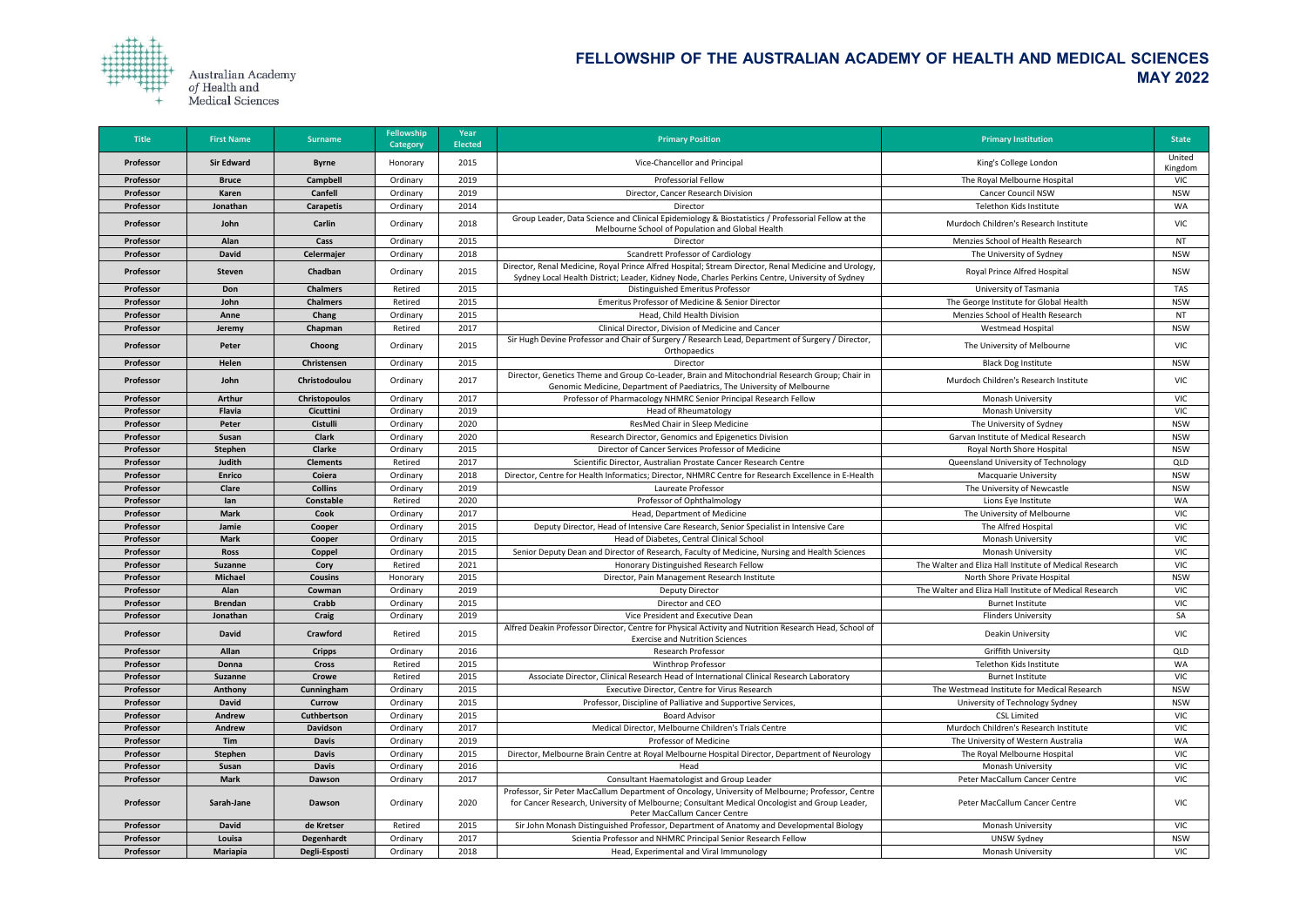

| <b>Title</b>               | <b>First Name</b>         | <b>Surname</b>   | <b>Fellowship</b><br><b>Category</b> | <b>Year</b><br><b>Elected</b> | <b>Primary Position</b>                                                                                                                 | <b>Primary Institution</b>                            | <b>State</b> |
|----------------------------|---------------------------|------------------|--------------------------------------|-------------------------------|-----------------------------------------------------------------------------------------------------------------------------------------|-------------------------------------------------------|--------------|
| Professor                  | Annette                   | <b>Dobson</b>    | Ordinary                             | 2015                          | Director, Centre for Longitudinal and Lifecourse Research                                                                               | The University of Queensland                          | QLD          |
| Professor                  | Jodie                     | <b>Dodd</b>      | Ordinary                             | 2021                          | Professor                                                                                                                               | The University of Adelaide                            | SA           |
| Professor                  | Peter                     | <b>Doherty</b>   | Ordinary                             | 2015                          | Laureate Professor                                                                                                                      | The University of Melbourne                           | <b>VIC</b>   |
| Professor                  | Geoffrey                  | Donnan           | Ordinary                             | 2015                          | Professor of Neurology                                                                                                                  | The University of Melbourne                           | <b>VIC</b>   |
| Professor                  | <b>Basil</b>              | Donovan          | Ordinary                             | 2016                          | Professor & Head, Sexual Health Program                                                                                                 | The Kirby Institute                                   | <b>NSW</b>   |
| Professor                  |                           | <b>Dore</b>      | Ordinary                             | 2016                          | Head, Viral Hepatitis Clinical Research Program                                                                                         | The Kirby Institute                                   | <b>NSW</b>   |
| Professor                  | Gregory<br><b>Stephen</b> | <b>Duckett</b>   | Ordinary                             | 2015                          | Director, Health Program                                                                                                                | Grattan Institute                                     | <b>VIC</b>   |
| Professor                  | Pat                       | <b>Dudgeon</b>   | Ordinary                             | 2021                          | <b>Research Professor</b>                                                                                                               | The University of Western Australia                   | WA           |
|                            |                           |                  |                                      |                               |                                                                                                                                         |                                                       | United       |
| Professor                  | Emma                      | Duncan           | Overseas                             | 2019                          | Professor of Clinical Endocrinology                                                                                                     | King's College London                                 | Kingdom      |
| Professor                  | <b>Sally</b>              | <b>Dunwoodie</b> | Ordinary                             | 2019                          | Head, Embryology Laboratory & Head, Chain Reaction Program in Congenital Heart Disease                                                  | Victor Chang Cardiac Research Institute               | <b>NSW</b>   |
| Professor                  | <b>David</b>              | <b>Durrheim</b>  | Ordinary                             | 2018                          | Director of Health Protection                                                                                                           | Hunter New England Health                             | <b>NSW</b>   |
| Professor                  | Sandra                    | <b>Eades</b>     | Ordinary                             | 2014                          | Dean                                                                                                                                    | <b>Curtin University</b>                              | WA           |
| Professor                  | John                      | Eisman           | Ordinary                             | 2015                          | Director, Clinical Translation and Advanced Education                                                                                   | Garvan Institute of Medical Research                  | <b>NSW</b>   |
| Professor                  | Elizabeth                 | <b>Elliott</b>   | Ordinary                             | 2016                          | Distinguished Professor of Paediatrics and Child Health and Consultant Paediatrician                                                    | The University of Sydney                              | <b>NSW</b>   |
| Professor                  | Wendy                     | <b>Erber</b>     | Ordinary                             | 2015                          | Head of School Professor of Pathology and Laboratory Medicine                                                                           | The University of Western Australia                   | WA           |
| Professor                  | Christopher               | <b>Fairley</b>   | Ordinary                             | 2018                          | Director, Melbourne Sexual Health Care                                                                                                  | Monash University                                     | <b>VIC</b>   |
| Professor                  | <b>Geoffrey</b>           | <b>Farrell</b>   | Retired                              | 2016                          | Professor of Gastroenterology & Hepatology / Head, Liver Research Unit at Canberra Hospital                                             | <b>Australian National University</b>                 | <b>ACT</b>   |
| Professor                  | John                      | <b>Findlay</b>   | Retired                              | 2019                          | <b>Distinguished Scientist</b>                                                                                                          | Hudson Institute of Medical Research                  | <b>VIC</b>   |
| Professor                  | Simon                     | Finfer           | Ordinary                             | 2015                          | <b>Senior Staff Specialist</b>                                                                                                          | Royal North Shore Hospital                            | <b>NSW</b>   |
| Dr                         | Alan                      | <b>Finkel</b>    | Ordinary                             | 2015                          | Special Adviser, Low Emissions Technology; Chair, Technology Investment Advisory Council                                                | Department of Industry, Science, Energy and Resources | ACT          |
| Professor                  | <b>Nicholas</b>           | <b>Fisk</b>      | Ordinary                             | 2015                          | Deputy Vice Chancellor (Research)                                                                                                       | <b>UNSW Sydney</b>                                    | <b>NSW</b>   |
| Professor                  | Simon                     | Foote            | Ordinary                             | 2014                          | Emeritus Professor, John Curtin School of Medical Research                                                                              | <b>Australian National University</b>                 | <b>VIC</b>   |
| Professor                  | Andrew                    | <b>Forbes</b>    | Ordinary                             | 2020                          | Head of Division of Research Methodology and Biostatistics Unit                                                                         | <b>Monash University</b>                              | <b>VIC</b>   |
| Professor                  | <b>Alistair</b>           | <b>Forrest</b>   | Ordinary                             | 2020                          | Head of Systems Biology and Genomics                                                                                                    | The University of Western Australia                   | <b>WA</b>    |
| Professor                  | Paul                      | Foster           | Ordinary                             | 2015                          | Laureate Professor; Director, Priority Research Centre for Healthy Lungs; Director, Vaccines,<br>Immunology, Viruses and Asthma Program | Hunter Medical Research Institute                     | <b>NSW</b>   |
| Professor                  | <b>Stephen</b>            | Fox              | Ordinary                             | 2016                          | Director of Pathology                                                                                                                   | Peter MacCallum Cancer Centre                         | <b>VIC</b>   |
| <b>Associate Professor</b> | Prue                      | <b>Francis</b>   | Ordinary                             | 2019                          | <b>Consultant Medical Oncologist</b>                                                                                                    | Peter MacCallum Cancer Centre                         | <b>VIC</b>   |
| Professor                  | lan                       | Frazer           | Ordinary                             | 2014                          | Professor, University of Queensland and Chair, TRI Foundation Board                                                                     | <b>Translational Research Institute</b>               | QLD          |
| Professor                  | Lin                       | Fritschi         | Ordinary                             | 2020                          | John Curtin Distinguished Professor of Epidemiology                                                                                     | <b>Curtin University</b>                              | WA           |
| Professor                  | John                      | <b>Furness</b>   | Ordinary                             | 2017                          | Professor of Anatomy and Neuroscience                                                                                                   | The University of Melbourne                           | <b>VIC</b>   |
| Professor                  | <b>Mary</b>               | Galea            | Ordinary                             | 2020                          | <b>Professorial Fellow</b>                                                                                                              | The University of Melbourne                           | <b>VIC</b>   |
| Professor                  | <b>Simon</b>              | Gandevia         | Ordinary                             | 2016                          | <b>Deputy Director</b>                                                                                                                  | Neuroscience Research Australia                       | <b>NSW</b>   |
| Professor                  | Frank                     | Gannon           | Ordinary                             | 2015                          | <b>Emeritus Professor</b>                                                                                                               | QIMR Berghofer Medical Research Institute             | QLD          |
| Professor                  | Jozef                     | Gécz             | Ordinary                             | 2015                          | <b>Professor of Human Genetics</b>                                                                                                      | Womens and Childrens Hospital                         | SA           |
| Professor                  | Jacob                     | George           | Ordinary                             | 2017                          | Head, Department of Gastroenterology & Hepatology                                                                                       | <b>Westmead Hospital</b>                              | <b>NSW</b>   |
| <b>Conjoint Professor</b>  | Peter                     | Gibson           | Ordinary                             | 2017                          | Senior Staff Specialist in Respiratory and Sleep Medicine                                                                               | John Hunter Hospital                                  | <b>NSW</b>   |
| Professor                  | Paul                      | Glasziou         | Ordinary                             | 2015                          | Director, Centre for Research in Evidence-Based Practice                                                                                | <b>Bond University</b>                                | QLD          |
| Professor                  | <b>Dale</b>               | Godfrey          | Ordinary                             | 2017                          | Professor, Department of Microbiology and Immunology                                                                                    | The Doherty Institute                                 | <b>VIC</b>   |
| Professor                  | Jonathan                  | Golledge         | Ordinary                             | 2021                          | Professor of Vascular Surgery                                                                                                           | James Cook University                                 | QLD          |
| Professor                  | <b>Michael</b>            | Good             | Ordinary                             | 2015                          | Principal Research Leader and Laboratory Head                                                                                           | <b>Griffith University</b>                            | QLD          |
| Professor                  | Gregory                   | Goodall          | Ordinary                             | 2015                          | Head, Gene Regulation Section                                                                                                           | University of South Australia                         | SA           |
| Professor                  | Jurgen                    | Götz             | Ordinary                             | 2016                          | Foundation Chair of Dementia Research; Director, Clem Jones Centre for Ageing Dementia Research                                         | The University of Queensland                          | <b>QLD</b>   |
| Professor                  | <b>Bob</b>                | Graham           | Ordinary                             | 2015                          | <b>Executive Director</b>                                                                                                               | Victor Chang Cardiac Research Institute               | <b>NSW</b>   |
| Professor                  | <b>Adele</b>              | Green            | Retired                              | 2015                          | Senior Scientist and Head, Cancer and Population Studies                                                                                | QIMR Berghofer Medical Research Institute             | QLD          |
| Professor                  | Sean                      | Grimmond         | Ordinary                             | 2018                          | Director of Cancer Research                                                                                                             | Victorian Comprehensive Cancer Centre                 | <b>VIC</b>   |
| Professor                  | <b>Russell</b>            | Gruen            | Ordinary                             | 2019                          | Dean, College of Health & Medicine                                                                                                      | <b>Australian National University</b>                 | ACT          |
| Professor                  | Andrew                    | Grulich          | Ordinary                             | 2015                          | Head, HIV Epidemiology and Prevention Program                                                                                           | The Kirby Institute                                   | <b>NSW</b>   |
| Professor                  | Ron                       | Grunstein        | Ordinary                             | 2021                          | Head, Sleep and Circadian Research Group                                                                                                | Woolcock Institute of Medical Research                | <b>NSW</b>   |
| Professor                  | Jane                      | Gunn             | Ordinary                             | 2016                          | Dean of the Faculty of Medicine, Dentistry and Health Sciences                                                                          | The University of Melbourne                           | <b>VIC</b>   |
| Professor                  | Rebecca                   | Guy              | Ordinary                             | 2021                          | Leader, Approaches to Surveillance Cross Cutting Theme                                                                                  | The Kirby Institute                                   | <b>NSW</b>   |
| Professor                  | Robyn                     | Guymer           | Ordinary                             | 2015                          | Deputy Director and Head, Macular Research Unit                                                                                         | Centre for Eye Research Australia                     | <b>VIC</b>   |
| Professor                  | <b>Michelle</b>           | <b>Haber</b>     | Ordinary                             | 2015                          | <b>Executive Director</b>                                                                                                               | <b>Children's Cancer Institute</b>                    | <b>NSW</b>   |
| Professor                  | Wayne                     | Hall             | Retired                              | 2015                          | <b>Emeritus Professor</b>                                                                                                               | The University of Queensland                          | QLD          |
| Professor                  | Jane                      | Hall             | Ordinary                             | 2016                          | Distinguished Professor of Health Economics                                                                                             | University of Technology Sydney                       | <b>NSW</b>   |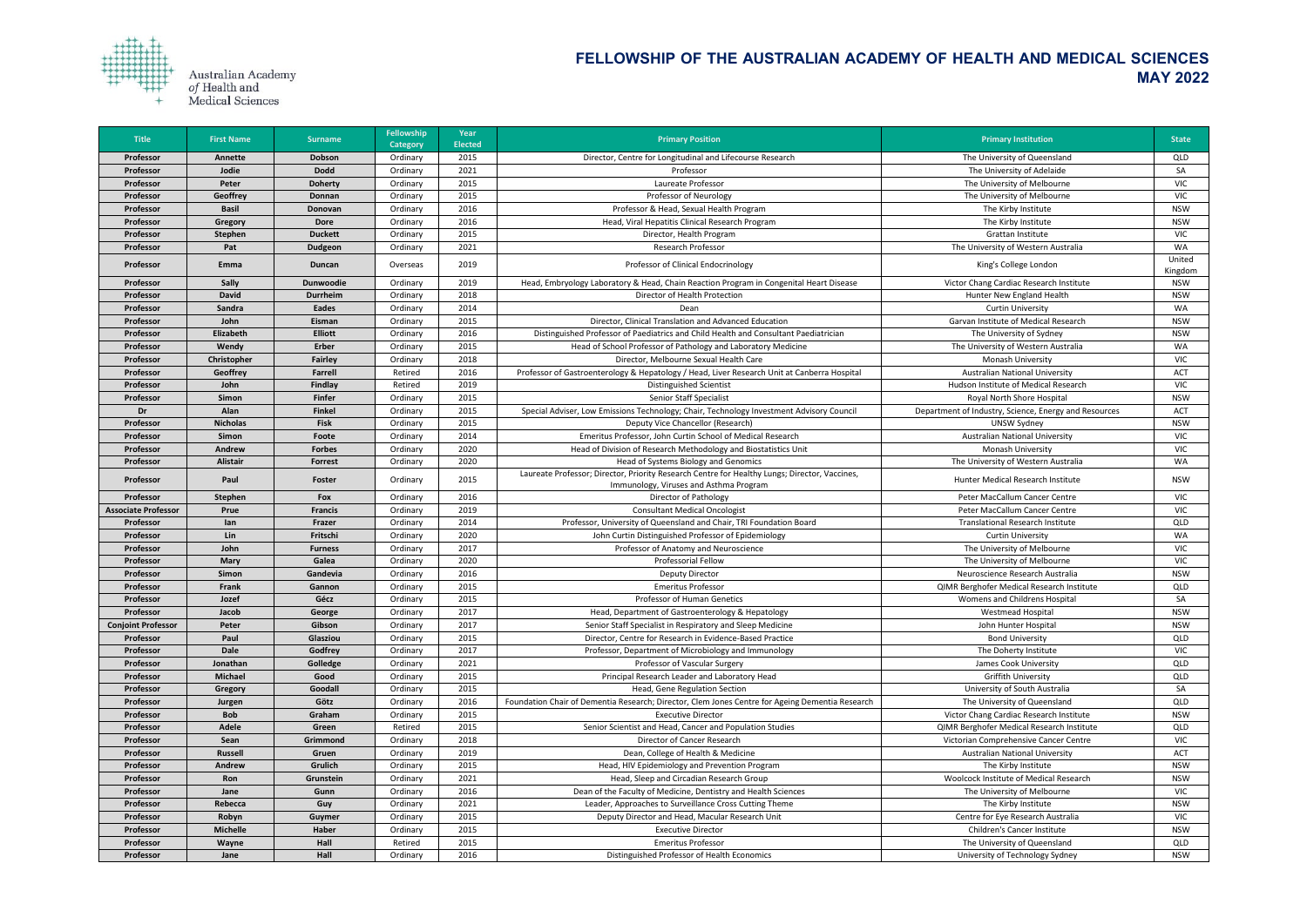

| <b>Title</b>             | <b>First Name</b>        | <b>Surname</b>    | <b>Fellowship</b><br><b>Category</b> | Year<br><b>Elected</b> | <b>Primary Position</b>                                                                                                                                                                                                                         | <b>Primary Institution</b>                              | <b>State</b>      |
|--------------------------|--------------------------|-------------------|--------------------------------------|------------------------|-------------------------------------------------------------------------------------------------------------------------------------------------------------------------------------------------------------------------------------------------|---------------------------------------------------------|-------------------|
| Professor                | Glenda                   | <b>Halliday</b>   | Ordinary                             | 2015                   | NHMRC Senior Principal Research Fellow Conjoint Professor of Neuroscience                                                                                                                                                                       | The University of Sydney                                | <b>NSW</b>        |
| <b>Adjunct Professor</b> | Jane                     | <b>Halton</b>     | Honorary                             | 2015                   | Independent Non-Executive Director                                                                                                                                                                                                              | <b>Australian National University</b>                   | <b>ACT</b>        |
| Professor                | <b>David</b>             | Handelsman        | Ordinary                             | 2015                   | Director                                                                                                                                                                                                                                        | The ANZAC Research Institute                            | <b>NSW</b>        |
| Professor                | Graeme                   | Hankey            | Ordinary                             | 2016                   | Professor of Neurology                                                                                                                                                                                                                          | The University of Western Australia                     | <b>WA</b>         |
| Professor                | <b>Ross</b>              | Hannan            | Ordinary                             | 2017                   | Centenary Chair in Cancer Research Head of Department, Cancer Biology and Therapeutics                                                                                                                                                          | <b>Australian National University</b>                   | <b>ACT</b>        |
| Professor                | lan                      | <b>Harris</b>     | Ordinary                             | 2016                   | Professor of Orthopaedic Surgery                                                                                                                                                                                                                | <b>UNSW Sydney</b>                                      | <b>NSW</b>        |
| Professor                | <b>Mark</b>              | <b>Harris</b>     | Ordinary                             | 2015                   | UNSW Scientia Professor Executive Director, Centre for Primary Health Care and Equity                                                                                                                                                           | UNSW Sydney                                             | <b>NSW</b>        |
| Professor                | Leonard                  | <b>Harrison</b>   | Ordinary                             | 2015                   | NHMRC Senior Principal Research Fellow & Laboratory Head, Molecular Medicine Division                                                                                                                                                           | The Walter and Eliza Hall Institute of Medical Research | <b>VIC</b>        |
| Professor                | <b>Richard</b>           | <b>Harvey</b>     | Ordinary                             | 2016                   | Deputy Director Head, Developmental and Stem Cell Biology Division                                                                                                                                                                              | Victor Chang Cardiac Research Institute                 | <b>NSW</b>        |
| Professor                | <b>Carmel</b>            | <b>Hawley</b>     | Ordinary                             | 2019                   | Consultant Nephrologist & Assistant Director Incentre Haemodialysis, Metro South and Ipswich<br>Nephrology and Transplant Services (MINTS)                                                                                                      | Princess Alexandra Hospital                             | QLD               |
| Professor                | <b>Margaret</b>          | <b>Hellard</b>    | Ordinary                             | 2018                   | Head Centre for Population Health                                                                                                                                                                                                               | <b>Burnet Institute</b>                                 | <b>VIC</b>        |
| Professor                | <b>Robert</b>            | <b>Herbert</b>    | Ordinary                             | 2016                   | Senior Principal Research Fellow                                                                                                                                                                                                                | Neuroscience Research Australia                         | <b>NSW</b>        |
| Professor                | <b>lan</b>               | <b>Hickie</b>     | Ordinary                             | 2015                   | Co-Director, Health and Policy                                                                                                                                                                                                                  | The University of Sydney                                | <b>NSW</b>        |
| Professor                | Rodney                   | <b>Hicks</b>      | Ordinary                             | 2015                   | Director, Cancer Imaging                                                                                                                                                                                                                        | Peter MacCallum Cancer Centre                           | <b>VIC</b>        |
| Professor                | Geoff                    | Hill              | Overseas                             | 2015                   | Scientific Director Immunotherapy Integrated Research Center (IIRC); Director, Hematopoietic Stem<br>Cell Transplantation, Fred Hutch/Seattle Cancer Care Alliance; José Carreras/E. Donnall Thomas<br><b>Endowed Chair for Cancer Research</b> | Fred Hutchinson Cancer Research Center                  | <b>USA</b>        |
| Professor                | <b>Doug</b>              | Hilton            | Ordinary                             | 2015                   | Director and Head of Molecular Medicine Division Head of the Department of Medical Biology                                                                                                                                                      | The Walter and Eliza Hall Institute of Medical Research | <b>VIC</b>        |
| Professor                | Rana                     | Hinman            | Ordinary                             | 2021                   | Professor                                                                                                                                                                                                                                       | The University of Melbourne                             | <b>VIC</b>        |
| Professor                | Harriet                  | <b>Hiscock</b>    | Ordinary                             | 2021                   | Director, Health Services Research                                                                                                                                                                                                              | Murdoch Children's Research Institute                   | <b>VIC</b>        |
| Professor                | Ken                      | Ho                | Retired                              | 2016                   | <b>Emeritus Professor</b>                                                                                                                                                                                                                       | Garvan Institute of Medical Research                    | <b>NSW</b>        |
| Professor                | Paul                     | <b>Hodges</b>     | Ordinary                             | 2019                   | NHMRC Senior Principal Research Fellow                                                                                                                                                                                                          | The University of Queensland                            | QLD               |
| Professor                | <b>Tammy</b>             | Hoffmann          | Ordinary                             | 2019                   | Professor of Clinical Epidemiology                                                                                                                                                                                                              | <b>Bond University</b>                                  | QLD               |
| Professor                | <b>Philip</b>            | Hogg              | Ordinary                             | 2017                   | Director, ACRF-Centenary Cancer Research Centre                                                                                                                                                                                                 | The Centenary Institute                                 | <b>NSW</b>        |
| Professor                | Gerald                   | Holtmann          | Ordinary                             | 2015                   | Director, Department of Gastroenterology & Hepatology                                                                                                                                                                                           | Princess Alexandra Hospital                             | QLD               |
| Professor                | <b>Caroline</b>          | Homer             | Ordinary                             | 2019                   | Co-Program Director, Maternal and Child Health                                                                                                                                                                                                  | <b>Burnet Institute</b>                                 | <b>VIC</b>        |
| Professor                | John                     | Hopwood           | Retired                              | 2015                   | Former Director, Hopwood Centre for Neurobiology; SAHMRI Board member; Affiliate of the<br><b>Nutrition &amp; Metabolism Theme</b>                                                                                                              | South Australian Health and Medical Research Institute  | SA                |
| Professor                | <b>Michael</b>           | <b>Horowitz</b>   | Ordinary                             | 2015                   | Head, NHMRC Centre of Research Excellence in Translating Nutritional Science to Good Health                                                                                                                                                     | The University of Adelaide                              | SA                |
| Professor                | John                     | Horvath           | Honorary                             | 2015                   | <b>Principal Medical Consultant</b>                                                                                                                                                                                                             | Department of Health                                    | <b>NSW</b>        |
| Professor                | <b>Kirsten</b>           | Howard            | Ordinary                             | 2021                   | Co-Director, Menzies Centre for Health Policy and Economics; Professor, Health Economics                                                                                                                                                        | The University of Sydney                                | <b>NSW</b>        |
| Professor                | <b>Jennifer</b>          | Hoy               | Ordinary                             | 2019                   | Director of HIV Medicine, Department of Infectious Diseases                                                                                                                                                                                     | <b>Monash University</b>                                | <b>VIC</b>        |
| Professor                | <b>David Ching Siang</b> | <b>Huang</b>      | Ordinary                             | 2021                   | Laboratory Head, Blood Cells and Blood Cancers Division                                                                                                                                                                                         | The Walter and Eliza Hall Institute of Medical Research | <b>VIC</b>        |
| Professor                | <b>Philip</b>            | Hugenholtz        | Ordinary                             | 2015                   | Director of Australian Centre for Ecogenomics, School of Chemistry and Molecular Biosciences                                                                                                                                                    | The University of Queensland                            | QLD               |
| Professor                | Timothy                  | <b>Hughes</b>     | Ordinary                             | 2015                   | Precision Medicine Theme Leader, SAHMRI; Beat Cancer Professor, Cancer Council Chair in Cancer<br>Research, University of Adelaide                                                                                                              | South Australian Health and Medical Research Institute  | SA                |
| Professor                | <b>Dietmar</b>           | <b>Hutmacher</b>  | Ordinary                             | 2017                   | Professor and Chair of Regenerative Medicine, Institute of Health and Biomedical Innovation                                                                                                                                                     | Queensland University of Technology                     | QLD               |
| Professor                | lan                      | <b>Jacobs</b>     | Retired                              | 2019                   | President & Vice-Chancellor                                                                                                                                                                                                                     | <b>UNSW Sydney</b>                                      | <b>NSW</b>        |
| Professor                | <b>Stephen</b>           | Jan               | Ordinary                             | 2019                   | Head, Health Economics and Process Evaluation Program                                                                                                                                                                                           | The George Institute for Global Health                  | NSW               |
| Professor                | Karin                    | Jandeleit-Dahm    | Ordinary                             | 2018                   | Deputy Head, Diabetes Department                                                                                                                                                                                                                | <b>Monash University</b>                                | <b>VIC</b>        |
| Professor                | <b>Stephen</b>           | Jane              | Ordinary                             | 2015                   | Head of School and Professor of Medicine, Central Clinical School Director of Research                                                                                                                                                          | <b>Monash University</b>                                | <b>VIC</b>        |
| Professor                | <b>Christine</b>         | <b>Jenkins</b>    | Ordinary                             | 2021                   | Head - Respiratory Group                                                                                                                                                                                                                        | The George Institute for Global Health                  | <b>NSW</b>        |
| Professor                | Garry                    | <b>Jennings</b>   | Ordinary                             | 2015                   | <b>Executive Director</b>                                                                                                                                                                                                                       | <b>Sydney Health Partners</b>                           | <b>NSW</b>        |
| Professor                | <b>Michael</b>           | <b>Jennings</b>   | Ordinary                             | 2017                   | <b>Deputy Director</b>                                                                                                                                                                                                                          | <b>Griffith University</b>                              | QLD               |
| Professor                | <b>David</b>             | Johnson           | Ordinary                             | 2019                   | Director of Metro South and Ipswich Nephrology and Transplant Services (MINTS); Medical Director,<br>Queensland Renal Transplant Services                                                                                                       | Princess Alexandra Hospital                             | QLD               |
| Professor                | <b>Ricky</b>             | Johnstone         | Ordinary                             | 2015                   | Executive Director, Cancer Research; Head, The Sir Peter Maccallum Department of Oncology, The<br>University of Melbourne; Group Leader, Senior Faculty                                                                                         | Peter MacCallum Cancer Centre                           | <b>VIC</b>        |
| Professor                | Cheryl                   | <b>Jones</b>      | Ordinary                             | 2018                   | Dean and Head of School                                                                                                                                                                                                                         | The University of Sydney                                | <b>NSW</b>        |
| Professor                | Louisa                   | Jorm              | Ordinary                             | 2018                   | Director, Centre for Big Data Research in Health                                                                                                                                                                                                | <b>UNSW Sydney</b>                                      | <b>NSW</b>        |
| Professor                | John                     | Kaldor            | Ordinary                             | 2015                   | UNSW Scientia Professor; NHMRC Senior Principal Research Fellow                                                                                                                                                                                 | The Kirby Institute                                     | <b>NSW</b>        |
| Professor                | Jonathan                 | <b>Kalman</b>     | Ordinary                             | 2018                   | Director of Cardiac Electrophysiology                                                                                                                                                                                                           | The Royal Melbourne Hospital                            | <b>VIC</b>        |
| Professor                | Shitij                   | Kapur             | Overseas                             | 2018                   | <b>President and Principal</b>                                                                                                                                                                                                                  | King's College London                                   | United<br>Kingdom |
| Professor                | <b>Maria</b>             | <b>Kavallaris</b> | Ordinary                             | 2016                   | Head, Tumour Biology & Targeting Program                                                                                                                                                                                                        | Children's Cancer Institute                             | NSW               |
| Professor                | <b>Thomas</b>            | Kay               | Ordinary                             | 2016                   | Director                                                                                                                                                                                                                                        | St. Vincent's Institute of Medical Research             | VIC               |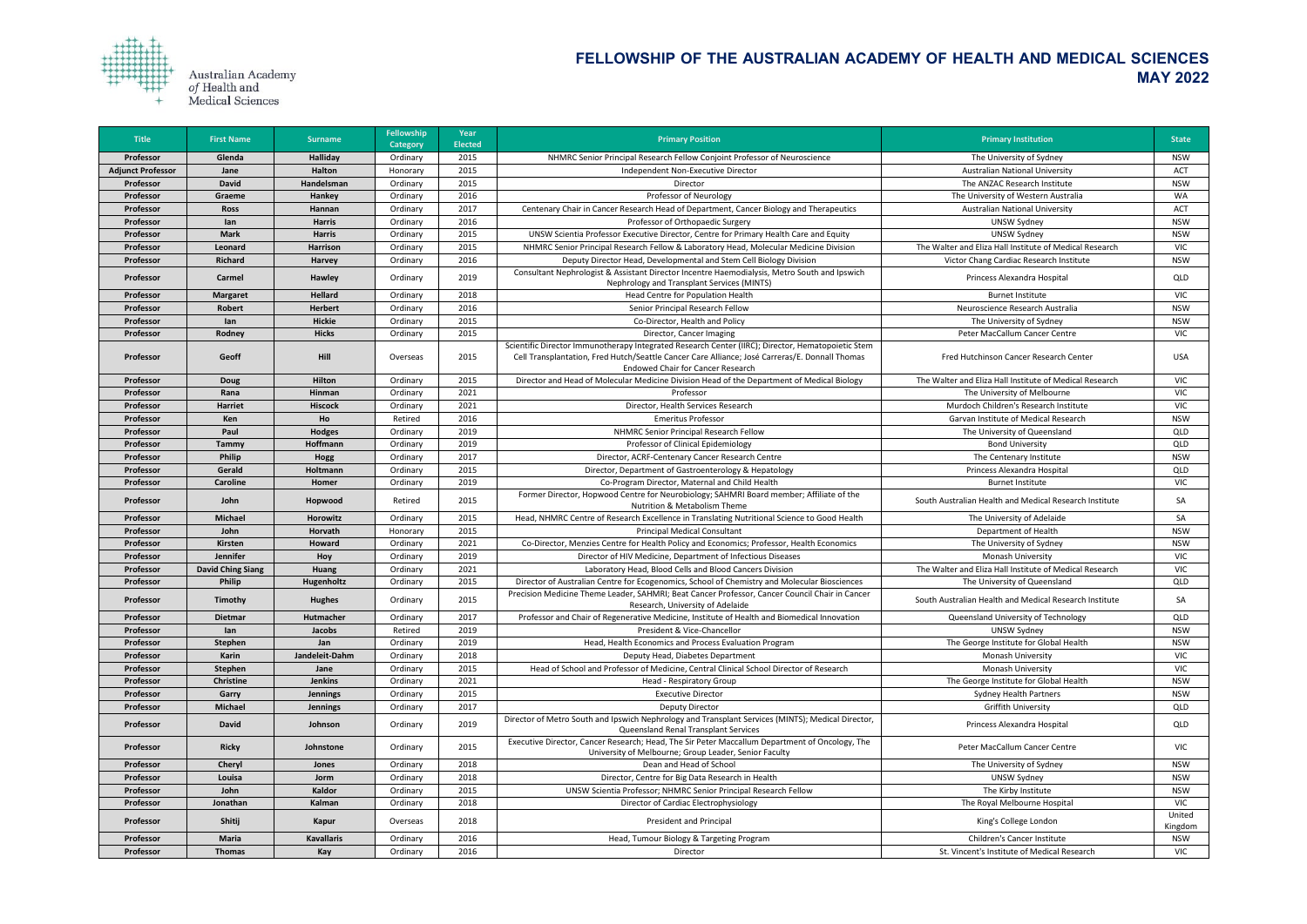

| <b>Title</b> | <b>First Name</b>    | <b>Surname</b>    | <b>Fellowship</b><br>Category | Year<br><b>Elected</b> | <b>Primary Position</b>                                                                                                        | <b>Primary Institution</b>                              | <b>State</b> |
|--------------|----------------------|-------------------|-------------------------------|------------------------|--------------------------------------------------------------------------------------------------------------------------------|---------------------------------------------------------|--------------|
| Professor    | <b>David</b>         | <b>Kaye</b>       | Ordinary                      | 2015                   | Director, Department of Cardiology, Alfred Hospital; Head, Heart Failure Research Group, Baker Heart<br>and Diabetes Institute | <b>Baker Heart and Diabetes Institute</b>               | <b>VIC</b>   |
| Professor    | <b>Katherine</b>     | Kedzierska        | Ordinary                      | 2019                   | Professor and Laboratory Head                                                                                                  | The University of Melbourne                             | <b>VIC</b>   |
| Professor    | <b>Tony</b>          | Keech             | Ordinary                      | 2015                   | Deputy Director, NHMRC Clinical Trials Centre                                                                                  | The University of Sydney                                | <b>NSW</b>   |
| Professor    | <b>Richard</b>       | <b>Kefford</b>    | Retired                       | 2016                   | Head, Department of Clinical Medicine                                                                                          | <b>Macquarie University</b>                             | <b>NSW</b>   |
| Professor    | Anthony              | <b>Kelleher</b>   | Ordinary                      | 2015                   | Director                                                                                                                       | The Kirby Institute                                     | <b>NSW</b>   |
| Professor    | Anne                 | <b>Kelso</b>      | Ordinary                      | 2018                   | <b>Chief Executive Officer</b>                                                                                                 | National Health and Medical Research Council            | <b>ACT</b>   |
| Professor    | <b>Stephen</b>       | Kent              | Ordinary                      | 2018                   | Laboratory Head, Department of Microbiology and Immunology                                                                     | The Doherty Institute                                   | <b>VIC</b>   |
| Professor    | Rajiv                | <b>Khanna</b>     | Ordinary                      | 2015                   | Coordinator, QIMR Centre for Immunotherapy and Vaccine Development Group Leader, Tumour<br>Immunology Laboratory               | QIMR Berghofer Medical Research Institute               | QLD          |
| Professor    | <b>Michael</b>       | Kidd              | Ordinary                      | 2015                   | Deputy Chief Medical Officer, Department of Health; Professor of Primary Care Reform, ANU                                      | Department of Health                                    | <b>ACT</b>   |
| Professor    | <b>Matthew</b>       | Kiernan           | Ordinary                      | 2015                   | <b>Bushell Professor of Neurology</b>                                                                                          | The University of Sydney                                | <b>NSW</b>   |
| Professor    | Benjamin             | Kile              | Ordinary                      | 2016                   | <b>Executive Dean</b>                                                                                                          | The University of Adelaide                              | SA           |
| Professor    | <b>Trevor</b>        | Kilpatrick        | Ordinary                      | 2016                   | Clinical Director, The Florey Department of Neuroscience and Mental Health                                                     | The Florey Institute of Neuroscience and Mental Health  | <b>VIC</b>   |
| Professor    | <b>Christine</b>     | <b>Kilpatrick</b> | Ordinary                      | 2015                   | <b>Chief Executive</b>                                                                                                         | The Royal Melbourne Hospital                            | <b>VIC</b>   |
| Professor    | Bronwyn              | <b>Kingwell</b>   | Ordinary                      | 2015                   | Senior Director, Research Therapeutic Area Lead                                                                                | <b>CSL Limited</b>                                      | <b>VIC</b>   |
| Professor    | Kiaran               | <b>Kirk</b>       | Ordinary                      | 2017                   | Dean, ANU College of Science                                                                                                   | <b>Australian National University</b>                   | <b>ACT</b>   |
| Professor    | <b>Richard</b>       | <b>Kitching</b>   | Ordinary                      | 2019                   | Professor, Department of Medicine and Director Monash University Centre for Inflammatory<br><b>Diseases</b>                    | <b>Monash University</b>                                | <b>VIC</b>   |
| Professor    | <b>Alison</b>        | Kitson            | Ordinary                      | 2015                   | Vice President and Executive Dean of Nursing                                                                                   | <b>Flinders University</b>                              | SA           |
| Professor    | <b>Peter (Svend)</b> | <b>Klinken</b>    | Ordinary                      | 2015                   | Chief Scientist of Western Australia Senior Fellow                                                                             | Department of Jobs, Tourism, Science and Innovation     | <b>WA</b>    |
| Professor    | Jayashri             | Kulkarni          | Ordinary                      | 2016                   | Director, Monash Alfred Psychiatry Research Centre                                                                             | Monash Alfred Psychiatry Research Centre                | <b>VIC</b>   |
| Professor    | <b>Sharad</b>        | <b>Kumar</b>      | Ordinary                      | 2015                   | Co-Director, Centre for Cancer Biology                                                                                         | University of South Australia                           | SA           |
| Professor    | <b>Patrick</b>       | Kwan              | Ordinary                      | 2017                   | <b>Chair of Neurology</b>                                                                                                      | The Royal Melbourne Hospital                            | <b>VIC</b>   |
| Professor    | <b>Nigel</b>         | Laing             | Ordinary                      | 2015                   | Winthrop Research Professor Laboratory Head, Neurogenetics Group                                                               | Harry Perkins Institute of Medical Research             | <b>WA</b>    |
| Professor    | Sunil                | Lakhani           | Ordinary                      | 2017                   | Head, Molecular & Cellular Pathology (School of Medicine) Executive Director Research, Pathology<br>Queensland                 | The University of Queensland                            | QLD          |
| Professor    | Paul                 | Lambert           | Corresponding                 | 2019                   | Chair/Director                                                                                                                 | University of Wisconsin Medical School                  | <b>USA</b>   |
| Professor    | <b>Richard</b>       | <b>Larkins</b>    | Ordinary                      | 2015                   | <b>Emeritus Professor</b>                                                                                                      | Monash University                                       | <b>VIC</b>   |
| Professor    | <b>Martin</b>        | Lavin             | Retired                       | 2018                   | NHMRC Senior Principal Research Fellow                                                                                         | University of Queensland Centre for Clinical Research   | QLD          |
| Professor    | <b>David</b>         | Le Couteur        | Ordinary                      | 2017                   | Professor of Geriatric Medicine                                                                                                | <b>Concord Repatriation General Hospital</b>            | <b>NSW</b>   |
| Professor    | Karin                | Leder             | Ordinary                      | 2021                   | Head of Infectious Disease Epidemiology Unit                                                                                   | <b>Monash University</b>                                | <b>VIC</b>   |
| Professor    | Stephen              | Leeder            | Ordinary                      | 2018                   | Director Research and Education Network                                                                                        | Western Sydney Local Health District                    | <b>NSW</b>   |
| Professor    | Peter                | Leedman           | Ordinary                      | 2015                   | Director                                                                                                                       | Harry Perkins Institute of Medical Research             | WA           |
| Professor    | Kate                 | Leslie            | Ordinary                      | 2015                   | Specialist Anaesthetist and Head of Research                                                                                   | The Royal Melbourne Hospital                            | <b>VIC</b>   |
| Professor    | Christopher          | Levi              | Ordinary                      | 2015                   | Director                                                                                                                       | John Hunter Health and Innovation Precinct              | <b>NSW</b>   |
| Professor    | <b>Sharon</b>        | Lewin             | Ordinary                      | 2014                   | Director, Doherty Institute for Infection and Immunity                                                                         | The Doherty Institute                                   | <b>VIC</b>   |
| Professor    | Julio                | Licinio           | Overseas                      | 2015                   | Senior Vice President for Academic Affairs & Executive Dean                                                                    | <b>SUNY Upstate Medical University</b>                  | <b>USA</b>   |
| Professor    | <b>Geoffrey</b>      | Lindeman          | Ordinary                      | 2015                   | Joint Head, Stem Cells and Cancer Division                                                                                     | The Walter and Eliza Hall Institute of Medical Research | <b>VIC</b>   |
| Professor    | <b>Melissa</b>       | Little            | Ordinary                      | 2015                   | NHMRC Senior Principal Research Fellow                                                                                         | Murdoch Children's Research Institute                   | <b>VIC</b>   |
| Professor    | Andrew               | Lloyd             | Ordinary                      | 2017                   | Professor                                                                                                                      | The Kirby Institute                                     | <b>NSW</b>   |
| Professor    | <b>Richard</b>       | Lock              | Ordinary                      | 2018                   | Head, Leukaemia Biology Group                                                                                                  | Children's Cancer Institute                             | <b>NSW</b>   |
| Professor    | <b>Sherene</b>       | Loi               | Ordinary                      | 2017                   | Senior Consultant Medical Oncologist; Group Leader and Head, Parkville Cancer Clinical Trials Unit<br><b>Breast Oncology</b>   | Peter MacCallum Cancer Centre                           | <b>VIC</b>   |
| Professor    | Georgina             | Long              | Ordinary                      | 2017                   | Co-Medical Director and Chair of Melanoma Medical Oncology and Translational Research                                          | Melanoma Institute Australia                            | <b>NSW</b>   |
| Professor    | Alan                 | Lopez             | Retired                       | 2017                   | Laureate Professor                                                                                                             | The University of Melbourne                             | QLD          |
| Professor    | Angel                | Lopez             | Ordinary                      | 2015                   | Director, Centre for Cancer Biology                                                                                            | University of South Australia                           | SA           |
| Professor    | Stephen              | Lord              | Ordinary                      | 2015                   | Senior Principal Research Fellow                                                                                               | Neuroscience Research Australia                         | <b>NSW</b>   |
| Professor    | John                 | Lynch             | Ordinary                      | 2015                   | Professor of Public Health                                                                                                     | The University of Adelaide                              | SA           |
| Professor    | <b>Fabienne</b>      | <b>Mackay</b>     | Ordinary                      | 2016                   | Director and CEO                                                                                                               | QIMR Berghofer Medical Research Institute               | QLD          |
| Professor    | <b>David</b>         | <b>Mackey</b>     | Ordinary                      | 2015                   | Professor of Ophthalmology                                                                                                     | Lions Eye Institute                                     | <b>WA</b>    |
| Professor    | <b>Stephen</b>       | <b>MacMahon</b>   | Ordinary                      | 2015                   | <b>Principal Director</b>                                                                                                      | The George Institute for Global Health                  | <b>NSW</b>   |
| Professor    | Guy                  | <b>Maddern</b>    | Ordinary                      | 2015                   | R.P. Jepson Professor of Surgery Director, Division of Surgery                                                                 | The University of Adelaide                              | SA           |
| Professor    | Christopher          | <b>Maher</b>      | Ordinary                      | 2015                   | Director, Musculoskeletal Division                                                                                             | The University of Sydney                                | <b>NSW</b>   |
| Professor    | Lisa                 | <b>Maher</b>      | Ordinary                      | 2017                   | Program Head and NHMRC Senior Research Fellow                                                                                  | The Kirby Institute                                     | <b>NSW</b>   |
| Professor    | <b>Maria</b>         | <b>Makrides</b>   | Ordinary                      | 2015                   | Theme Leader, Healthy Mothers, Babies and Children                                                                             | South Australian Health and Medical Research Institute  | SA           |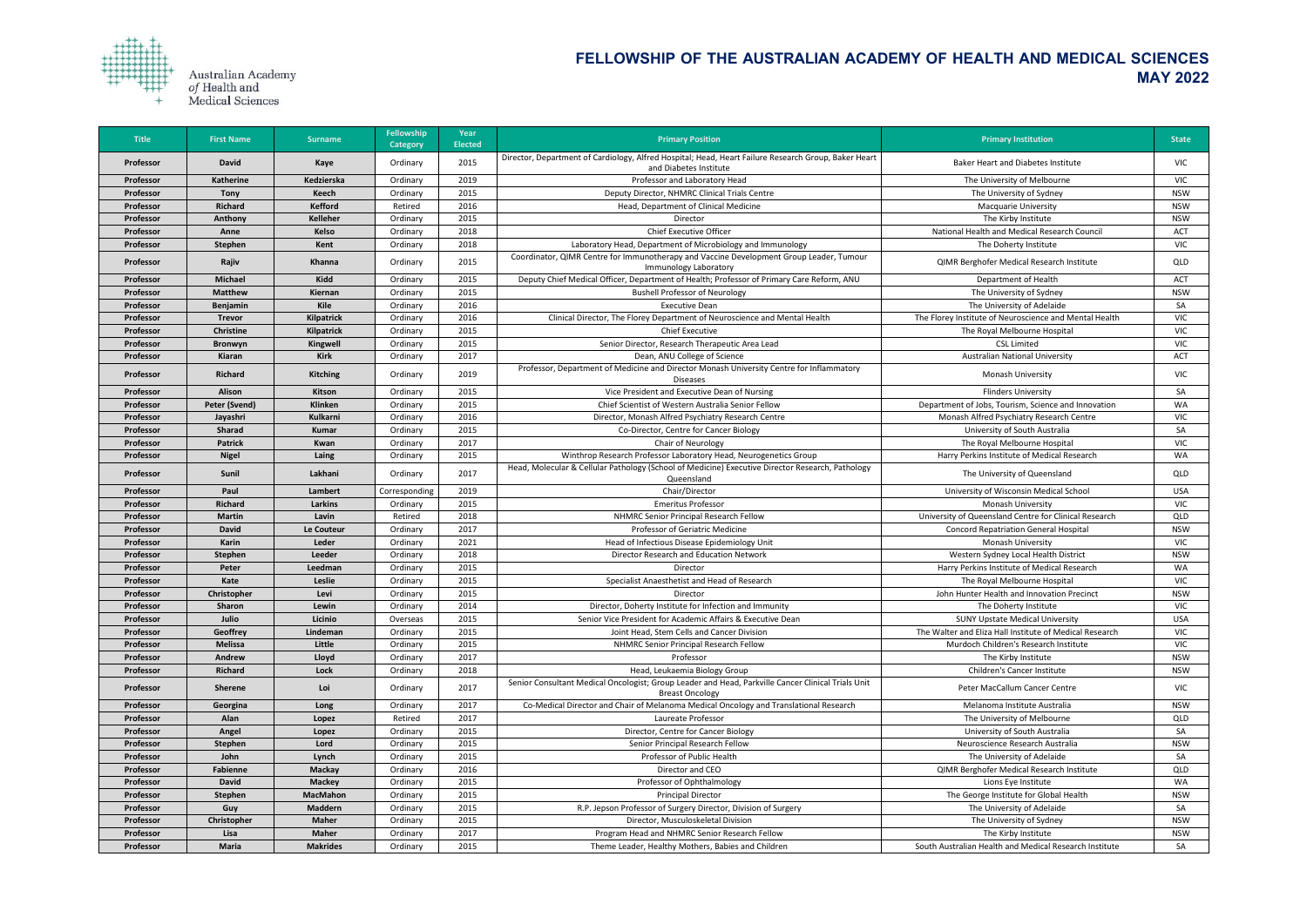

| <b>Title</b>                      | <b>First Name</b> | <b>Surname</b>     | <b>Fellowship</b><br><b>Category</b> | Year<br><b>Elected</b> | <b>Primary Position</b>                                                                                                                      | <b>Primary Institution</b>                                       | <b>State</b> |
|-----------------------------------|-------------------|--------------------|--------------------------------------|------------------------|----------------------------------------------------------------------------------------------------------------------------------------------|------------------------------------------------------------------|--------------|
| Professor                         | Graham            | <b>Mann</b>        | Ordinary                             | 2019                   | Director, John Curtin School of Medical Research                                                                                             | <b>Australian National University</b>                            | <b>ACT</b>   |
| Professor                         | Louise            | <b>Maple-Brown</b> | Ordinary                             | 2021                   | Senior Principal Research Fellow                                                                                                             | Menzies School of Health Research                                | <b>NT</b>    |
| Professor                         | Guy               | <b>Marks</b>       | Ordinary                             | 2020                   | Scientia Professor                                                                                                                           | <b>UNSW Sydney</b>                                               | <b>NSW</b>   |
| Professor                         | <b>Barry</b>      | <b>Marshall</b>    | Ordinary                             | 2015                   | Co-Director, Marshall Centre for Infectious Diseases                                                                                         | The University of Western Australia                              | WA           |
| Professor                         | Glenn             | <b>Marshall</b>    | Ordinary                             | 2017                   | Senior Staff Specialist in Haematology and Oncology                                                                                          | Sydney Children's Hospital                                       | <b>NSW</b>   |
| Professor                         | Helen             | <b>Marshall</b>    | Ordinary                             | 2021                   | Professor in Vaccinology and Deputy Director, Robinson Research Institute                                                                    | The University of Adelaide                                       | SA           |
| Professor                         | <b>Nicholas</b>   | <b>Martin</b>      | Ordinary                             | 2015                   | Senior Scientist, Genetic Epidemiology Department of Genetics & Computational Biology Mental<br>Health / Complex Disorders                   | QIMR Berghofer Medical Research Institute                        | QLD          |
| Professor                         | Jennifer          | <b>Martin</b>      | Ordinary                             | 2020                   | <b>Chair of Clinical Pharmacology</b>                                                                                                        | The University of Newcastle                                      | <b>NSW</b>   |
| Professor                         | <b>Thomas</b>     | <b>Marwick</b>     | Ordinary                             | 2014                   | Director                                                                                                                                     | <b>Baker Heart and Diabetes Institute</b>                        | <b>VIC</b>   |
| Professor                         | Colin             | <b>Masters</b>     | Ordinary                             | 2015                   | Senior Deputy Director Laureate Professor                                                                                                    | The Florey Institute of Neuroscience and Mental Health           | <b>VIC</b>   |
| Professor                         | John              | <b>Mattick</b>     | Ordinary                             | 2015                   | Professor                                                                                                                                    | <b>UNSW Sydney</b>                                               | <b>NSW</b>   |
| Professor                         | Grant             | <b>McArthur</b>    | Ordinary                             | 2015                   | Executive Director, Victorian Comprehensive Cancer Centre                                                                                    | Peter MacCallum Cancer Centre                                    | <b>VIC</b>   |
| Professor                         | <b>Kirsten Jo</b> | <b>McCaffery</b>   | Ordinary                             | 2020                   | NHMRC Principal Research Fellow                                                                                                              | The University of Sydney                                         | <b>NSW</b>   |
| Professor                         | <b>James</b>      | <b>McCarthy</b>    | Ordinary                             | 2018                   | Director, Victorian Infectious Diseases Service                                                                                              | The Doherty Institute                                            | <b>VIC</b>   |
| Professor                         | Geoffrey          | <b>McCaughan</b>   | Ordinary                             | 2015                   | A W Morrow Professor of Gastroenterology and Hepatology                                                                                      | The University of Sydney                                         | <b>NSW</b>   |
| Professor                         | James             | <b>McCluskey</b>   | Ordinary                             | 2015                   | Deputy Vice Chancellor Research; Professor Microbiology and Immunology                                                                       | The University of Melbourne                                      | <b>VIC</b>   |
| Professor                         | Hugh              | <b>McDermott</b>   | Ordinary                             | 2015                   | <b>Deputy Director</b>                                                                                                                       | The Bionics Institute of Australia                               | <b>VIC</b>   |
| Professor                         | <b>Christine</b>  | <b>McDonald</b>    | Ordinary                             | 2016                   | Professor and Director, Department of Respiratory and Sleep Medicine                                                                         | <b>Austin Health</b>                                             | <b>VIC</b>   |
| Professor                         | <b>Patrick</b>    | <b>McGorry</b>     | Ordinary                             | 2017                   | <b>Executive Director</b>                                                                                                                    | Orygen, The National Centre of Excellence in Youth Mental Health | <b>VIC</b>   |
| Professor                         | John              | <b>McGrath</b>     | Ordinary                             | 2015                   | Executive Director, Queensland Centre for Mental Health Research                                                                             | The Park Centre for Mental Health                                | QLD          |
| Dr                                | John              | <b>McHutchison</b> | Overseas                             | 2018                   | Chief Executive Officer and President, Director                                                                                              | <b>Assembly Biosciences</b>                                      | <b>USA</b>   |
| Professor                         | Colette           | <b>McKay</b>       | Ordinary                             | 2021                   | <b>Principal Scientist</b>                                                                                                                   | The Bionics Institute of Australia                               | <b>VIC</b>   |
| Professor                         | <b>Ross</b>       | <b>McKinnon</b>    | Ordinary                             | 2016                   | Beat Cancer Professorial Chair, College of Medicine and Public Health                                                                        | Flinders Centre for Innovation in Cancer                         | SA           |
| Professor                         | <b>Catriona</b>   | <b>McLean</b>      | Ordinary                             | 2016                   | Professor                                                                                                                                    | <b>Alfred Health</b>                                             | <b>VIC</b>   |
| Professor                         | <b>Donald</b>     | <b>McManus</b>     | Ordinary                             | 2015                   | Head, Molecular Parasitology Laboratory NHMRC Senior Principal Research Fellow QIMR Senior<br>Principal Research Fellow and Senior Scientist | QIMR Berghofer Medical Research Institute                        | QLD          |
| Professor                         | <b>Caroline</b>   | <b>McMillen</b>    | Ordinary                             | 2015                   | Chief Scientist for South Australia                                                                                                          | Department for Innovation and Skills South Australia             | SA           |
| Professor                         | John              | <b>McNeil</b>      | Ordinary                             | 2016                   | Head of School, School of Public Health                                                                                                      | <b>Monash University</b>                                         | <b>VIC</b>   |
| Professor                         | Jodie             | <b>McVernon</b>    | Ordinary                             | 2021                   | Professor and Director of Doherty Epidemiology                                                                                               | The Doherty Institute                                            | <b>VIC</b>   |
| Professor                         | Sarah             | <b>Medland</b>     | Ordinary                             | 2019                   | Senior Principal Research Fellow, Head of Psychiatric Genetics, Coordinator Mental Health Research<br>Program                                | QIMR Berghofer Medical Research Institute                        | QLD          |
| Professor                         | Hylton            | <b>Menz</b>        | Ordinary                             | 2020                   | NHMRC Senior Research Fellow                                                                                                                 | La Trobe University                                              | <b>VIC</b>   |
| Professor                         | Sandy             | <b>Middleton</b>   | Ordinary                             | 2019                   | Director                                                                                                                                     | <b>Australian Catholic University</b>                            | <b>NSW</b>   |
| Professor                         | John              | <b>Miners</b>      | Retired                              | 2018                   | Matthew Flinders Distinguished Professor                                                                                                     | <b>Flinders University</b>                                       | SA           |
| Professor                         | Gita              | <b>Mishra</b>      | Ordinary                             | 2017                   | Professor of Life Course Epidemiology                                                                                                        | The University of Queensland                                     | QLD          |
| Professor                         | Philip            | <b>Mitchell</b>    | Ordinary                             | 2017                   | Scientia Professor and Head of School, UNSW Psychiatry                                                                                       | <b>Black Dog Institute</b>                                       | <b>NSW</b>   |
| Professor                         | Christina         | <b>Mitchell</b>    | Ordinary                             | 2014                   | Dean                                                                                                                                         | <b>Monash University</b>                                         | <b>VIC</b>   |
| Professor                         | Grant             | <b>Montgomery</b>  | Ordinary                             | 2015                   | Director, UQ Genome Innovation Hub; Professorial Research Fellow ? GL                                                                        | The University of Queensland                                     | QLD          |
| Professor                         | Jonathan          | <b>Morris</b>      | Ordinary                             | 2016                   | Director, Kolling Institute Medical Research                                                                                                 | The University of Sydney                                         | <b>NSW</b>   |
| Professor                         | Lorimer           | <b>Moseley</b>     | Ordinary                             | 2017                   | Professor of Clinical Neurosciences & Chair in Physiotherapy                                                                                 | University of South Australia                                    | SA           |
| Professor                         | <b>Charles</b>    | <b>Mullighan</b>   | Corresponding                        | 2015                   | Co Leader, Hematological Malignancies Program                                                                                                | St Jude Children's Research Hospital                             | <b>USA</b>   |
| Professor                         | <b>Brendan</b>    | <b>Murphy</b>      | Ordinary                             | 2015                   | Secretary                                                                                                                                    | Department of Health                                             | <b>ACT</b>   |
| Professor                         | John              | <b>Myburgh</b>     | Ordinary                             | 2015                   | Professor of Intensive Care Medicine and Senior Physician                                                                                    | St George Private Hospital                                       | <b>NSW</b>   |
| Professor                         | Paul              | <b>Myles</b>       | Ordinary                             | 2015                   | Director, Department of Anaesthesia and Perioperative Medicine                                                                               | <b>Monash University</b>                                         | <b>VIC</b>   |
| Professor                         | <b>Bruce</b>      | <b>Neal</b>        | Ordinary                             | 2015                   | <b>Executive Director</b>                                                                                                                    | The George Institute for Global Health                           | <b>NSW</b>   |
| Professor                         | Tuan              | <b>Nguyen</b>      | Ordinary                             | 2019                   | NHMRC Leadership Fellow; Professor of Predictive Medicine and Acting Director, Centre for Health<br>Technologies                             | University of Technology Sydney                                  | <b>NSW</b>   |
| Professor                         | Stephen           | <b>Nicholls</b>    | Ordinary                             | 2015                   | Deputy Director and Heart Health Theme Leader                                                                                                | <b>Monash University</b>                                         | <b>VIC</b>   |
| <b>Distinguished</b><br>Professor | <b>Dianne</b>     | <b>Nicol</b>       | Ordinary                             | 2020                   | Professor of Law                                                                                                                             | University of Tasmania                                           | TAS          |
| Professor                         | <b>Nicos</b>      | <b>Nicola</b>      | Retired                              | 2015                   | Co?Head, Division of Cancer and Haematology                                                                                                  | The Walter and Eliza Hall Institute of Medical Research          | <b>VIC</b>   |
| Professor                         | <b>Terence</b>    | <b>Nolan</b>       | Ordinary                             | 2015                   | Redmond Barry Distinguished Professor; Head, Vaccine and Immunisation Research Group (VIRGo)                                                 | The Doherty Institute                                            | <b>VIC</b>   |
| Professor                         | Robert            | Norman             | Ordinary                             | 2015                   | Professor of Reproductive and Periconceptual Medicine                                                                                        | The University of Adelaide                                       | SA           |
| Professor                         | Kathryn           | <b>North</b>       | Ordinary                             | 2014                   | Director                                                                                                                                     | Murdoch Children's Research Institute                            | <b>VIC</b>   |
| Professor                         | Robyn             | <b>Norton</b>      | Ordinary                             | 2016                   | <b>Principal Director</b>                                                                                                                    | The George Institute for Global Health                           | <b>NSW</b>   |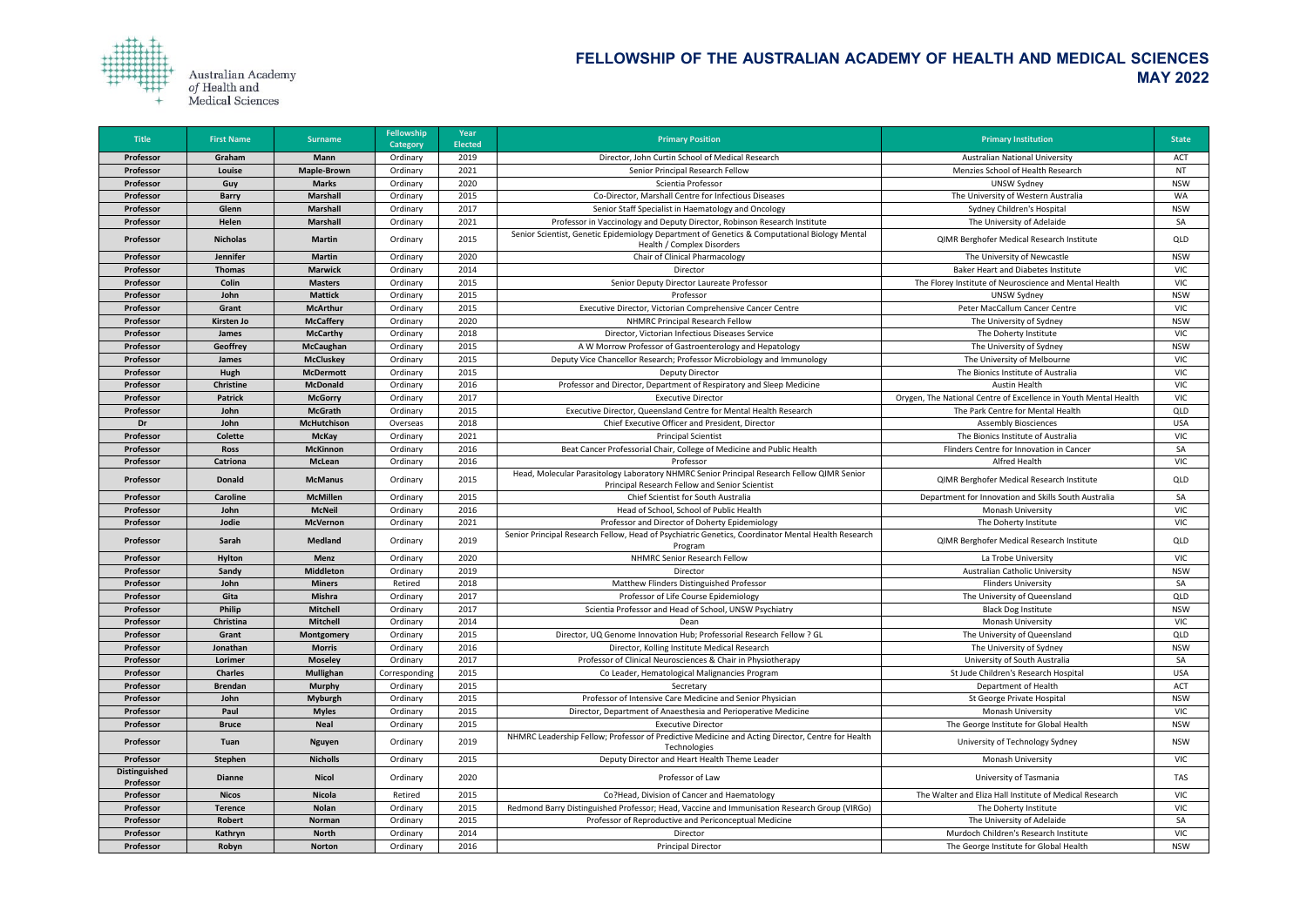

| <b>Title</b>              | <b>First Name</b> | <b>Surname</b>       | <b>Fellowship</b><br><b>Category</b> | Year<br><b>Elected</b> | <b>Primary Position</b>                                                                                                                                                                                                                                 | <b>Primary Institution</b>                              | <b>State</b>             |
|---------------------------|-------------------|----------------------|--------------------------------------|------------------------|---------------------------------------------------------------------------------------------------------------------------------------------------------------------------------------------------------------------------------------------------------|---------------------------------------------------------|--------------------------|
| <b>Professor Sir</b>      | Gustav            | <b>Nossal</b>        | Honorary                             | 2014                   | <b>Professor Emeritus</b>                                                                                                                                                                                                                               | The University of Melbourne                             | <b>VIC</b>               |
| Professor                 | <b>Donald</b>     | <b>Nutbeam</b>       | Ordinary                             | 2018                   | Executive Director, Sydney Health Partners                                                                                                                                                                                                              | The University of Sydney                                | <b>NSW</b>               |
| Professor                 | Philip            | O?Connell            | Ordinary                             | 2018                   | <b>Executive Director</b>                                                                                                                                                                                                                               | The Westmead Institute for Medical Research             | <b>NSW</b>               |
| Professor                 | <b>Stephen</b>    | O?Leary              | Ordinary                             | 2017                   | Chair and Head of Otolaryngology                                                                                                                                                                                                                        | The University of Melbourne                             | <b>VIC</b>               |
| Professor                 | <b>Terence</b>    | O'Brien              | Ordinary                             | 2016                   | Van Cleef Roet Professor of Medicine (Neurology); Head, Department of Neuroscience & Deputy<br>Head, Central Clinical School, Monash University; Program Director ? Alfred Brain, Director of<br>Neurology & Deputy Director of Research, Alfred Health | Monash University                                       | <b>VIC</b>               |
| Professor                 | Robyn             | O'Hehir              | Ordinary                             | 2015                   | Professor and Director                                                                                                                                                                                                                                  | Monash University                                       | <b>VIC</b>               |
| Professor                 | lan               | Olver                | Ordinary                             | 2016                   | Director, Sansom Institute for Health Research                                                                                                                                                                                                          | University of South Australia                           | SA                       |
| Professor                 | <b>Alicia</b>     | Oshlack              | Ordinary                             | 2021                   | Co-Head of the Computational Biology Program                                                                                                                                                                                                            | Peter MacCallum Cancer Centre                           | <b>VIC</b>               |
| Professor                 | Christopher       | Parish               | Ordinary                             | 2015                   | Director, John Curtin School of Medical Research                                                                                                                                                                                                        | <b>Australian National University</b>                   | <b>ACT</b>               |
| Professor                 | Gordon            | Parker               | Ordinary                             | 2017                   | Scientia Professor of Psychiatry                                                                                                                                                                                                                        | <b>Black Dog Institute</b>                              | <b>NSW</b>               |
| Professor                 | <b>Michael</b>    | Parker               | Ordinary                             | 2015                   | <b>Deputy Director</b>                                                                                                                                                                                                                                  | St. Vincent's Institute of Medical Research             | <b>VIC</b>               |
| Professor                 | <b>Mark</b>       | <b>Parsons</b>       | Ordinary                             | 2019                   | Professor of Medicine and Neurology                                                                                                                                                                                                                     | <b>UNSW Sydney</b>                                      | <b>NSW</b>               |
| Professor                 | Anushka           | Patel                | Ordinary                             | 2014                   | Vice-Principal Director and Chief Scientist; Scientia Professor, Faculty of Medicine, UNSW Sydney;<br>Cardiologist, Royal Prince Alfred Hospital                                                                                                        | The George Institute for Global Health                  | <b>NSW</b>               |
| Professor                 | <b>David</b>      | Paterson             | Ordinary                             | 2015                   | Director                                                                                                                                                                                                                                                | The University of Queensland                            | QLD                      |
| Professor                 | George            | Patton               | Ordinary                             | 2021                   | Group Leader, Adolescent Health                                                                                                                                                                                                                         | Murdoch Children's Research Institute                   | <b>VIC</b>               |
| <b>Scientia Professor</b> | George            | <b>Paxinos</b>       | Ordinary                             | 2019                   | NHMRC Senior Principal Research Scientist and Conjoint Scientia Professor of Medical Sciences                                                                                                                                                           | Neuroscience Research Australia                         | <b>NSW</b>               |
| Professor                 | Anton             | Peleg                | Ordinary                             | 2020                   | Professor and Director of Department of Infectious Diseases                                                                                                                                                                                             | <b>Monash University</b>                                | <b>VIC</b>               |
| Professor                 | <b>Marc</b>       | Pellegrini           | Ordinary                             | 2018                   | Joint Division Head, Infectious Diseases and Immune Defence                                                                                                                                                                                             | The Walter and Eliza Hall Institute of Medical Research | <b>VIC</b>               |
| <b>Scientia Professor</b> | <b>Vlado</b>      | Perkovic             | Ordinary                             | 2016                   | Dean of Medicine                                                                                                                                                                                                                                        | <b>UNSW Sydney</b>                                      | <b>NSW</b>               |
| Professor                 | <b>Steven</b>     | Petrou               | Ordinary                             | 2015                   | <b>Deputy Director</b>                                                                                                                                                                                                                                  | The Florey Institute of Neuroscience and Mental Health  | <b>VIC</b>               |
| Professor                 | Rodney            | <b>Phillips</b>      | Ordinary                             | 2016                   | Pro Vice-Chancellor, Health                                                                                                                                                                                                                             | <b>UNSW Sydney</b>                                      | <b>NSW</b>               |
| Professor                 | <b>Kelly-Anne</b> | <b>Phillips</b>      | Ordinary                             | 2018                   | <b>Consultant Medical Oncologist</b>                                                                                                                                                                                                                    | Peter MacCallum Cancer Centre                           | <b>VIC</b>               |
| Professor                 | Carol             | <b>Pollock</b>       | Ordinary                             | 2015                   | Professorial Chair of Medicine                                                                                                                                                                                                                          | Kolling Institute                                       | <b>NSW</b>               |
| Professor                 | Susan             | Pond                 | Ordinary                             | 2015                   | Adjunct Professor, United States Studies Centre                                                                                                                                                                                                         | The University of Sydney                                | <b>NSW</b>               |
| Professor                 | Susan             | <b>Prescott</b>      | Ordinary                             | 2015                   | <b>Winthrop Professor</b>                                                                                                                                                                                                                               | The University of Western Australia                     | WA                       |
| Professor                 | <b>Richard</b>    | <b>Price</b>         | Ordinary                             | 2021                   | Professor of Global Health                                                                                                                                                                                                                              | Menzies School of Health Research                       | <b>NT</b>                |
| Professor                 | <b>Miles</b>      | Prince               | Ordinary                             | 2016                   | Director, Centre for Blood Cell Therapies                                                                                                                                                                                                               | Peter MacCallum Cancer Centre                           | <b>VIC</b>               |
| Professor                 | John              | <b>Prins</b>         | Ordinary                             | 2015                   | Head, Melbourne Medical School                                                                                                                                                                                                                          | The University of Melbourne                             | <b>VIC</b>               |
|                           |                   |                      |                                      |                        |                                                                                                                                                                                                                                                         |                                                         |                          |
| Professor                 | Christopher       | Proud                | Retired                              | 2018                   | Theme Leader, Nutrition & Metabolism                                                                                                                                                                                                                    | South Australian Health and Medical Research Institute  | SA                       |
| Professor<br>Professor    | John<br>William   | Rasko<br>Rawlinson   | Ordinary<br>Ordinary                 | 2015<br>2016           | Head, Gene and Stem Cell Therapy Program, Head of Department, Cell & Molecular Therapies<br>Director of Serology, Virology and OTDS screening (SAViD) Chair, Biosecurity Quality Assurance<br>Program (QAP)                                             | The Centenary Institute<br>Prince of Wales Hospital     | <b>NSW</b><br><b>NSW</b> |
| Professor                 | Roger             | Reddel               | Ordinary                             | 2017                   | Lorimer Dods Professor and Director                                                                                                                                                                                                                     | Children's Medical Research Institute                   | <b>NSW</b>               |
| Professor                 | Kathryn           | Refshauge            | Ordinary                             | 2015                   | Professor of Physiotherapy                                                                                                                                                                                                                              | The University of Sydney                                | <b>NSW</b>               |
| Professor                 | Sheena            | <b>Reilly</b>        | Ordinary                             | 2015                   | Executive, Pro Vice Chancellor (Health)                                                                                                                                                                                                                 | <b>Griffith University</b>                              | QLD                      |
| Professor                 | <b>David</b>      | Reutens              | Ordinary                             | 2019                   | Director, Centre for Advanced Imaging                                                                                                                                                                                                                   | The University of Queensland                            | QLD                      |
| Professor                 | Karen             | <b>Reynolds</b>      | Ordinary                             | 2015                   | Matthew Flinders Distinguished Professor of Biomedical Engineering Deputy Dean, Computer<br>Science, Engineering & Mathematics                                                                                                                          | <b>Flinders University</b>                              | SA                       |
| Professor                 | Linda             | <b>Richards</b>      | Ordinary                             | 2016                   | Deputy Director of Research, Queensland Brain Institute                                                                                                                                                                                                 | The University of Queensland                            | QLD                      |
| Professor                 | <b>Claire</b>     | <b>Rickard</b>       | Ordinary                             | 2015                   | Professor of Infection Prevention and Vascular Access                                                                                                                                                                                                   | The University of Queensland                            | QLD                      |
| Professor                 | Gail              | <b>Risbridger</b>    | Ordinary                             | 2019                   | Head, Prostate Cancer Program                                                                                                                                                                                                                           | Monash University                                       | <b>VIC</b>               |
| Professor                 | Danny             | <b>Rischin</b>       | Ordinary                             | 2021                   | <b>Director Medical Oncology</b>                                                                                                                                                                                                                        | Peter MacCallum Cancer Centre                           | <b>VIC</b>               |
| Professor                 | <b>Andrew</b>     | Roberts              | Ordinary                             | 2015                   | <b>Head of Clinical Translation</b>                                                                                                                                                                                                                     | The Walter and Eliza Hall Institute of Medical Research | <b>VIC</b>               |
| Professor                 | <b>Michael</b>    | <b>Roberts</b>       | Ordinary                             | 2015                   | Director of Therapeutics Research Centre                                                                                                                                                                                                                | The University of Queensland                            | QLD                      |
| Professor                 | Sarah             | Robertson            | Ordinary                             | 2015                   | Director and Professor of Reproductive Immunology                                                                                                                                                                                                       | The University of Adelaide                              | SA                       |
| Professor                 | Roy               | <b>Robins-Browne</b> | Retired                              | 2020                   | Laboratory Head                                                                                                                                                                                                                                         | The Doherty Institute                                   | <b>VIC</b>               |
| Professor                 | <b>Bruce</b>      | Robinson             | Ordinary                             | 2018                   | Professor of Medicine                                                                                                                                                                                                                                   | The University of Western Australia                     | WA                       |
| Professor                 | <b>Bruce</b>      | Robinson             | Ordinary                             | 2015                   | Honorary Professor of Medicine                                                                                                                                                                                                                          | The University of Sydney                                | <b>NSW</b>               |
| Professor                 | <b>Anthony</b>    | <b>Rodgers</b>       | Ordinary                             | 2018                   | Professor of Global Health                                                                                                                                                                                                                              | The George Institute for Global Health                  | <b>NSW</b>               |
| Professor                 | <b>Jeffrey</b>    | Rosenfeld            | Ordinary                             | 2015                   | Professor of Surgery, Monash University; Senior Neurosurgeon, Alfred Hospital                                                                                                                                                                           | <b>Monash University</b>                                | <b>VIC</b>               |
| Professor                 | <b>Nadia</b>      | Rosenthal            | Overseas                             | 2015                   | <b>Founding Director</b>                                                                                                                                                                                                                                | The Jackson Laboratory for Mammalian Genetics           | <b>USA</b>               |
| Professor                 | Jamie             | Rossjohn             | Ordinary                             | 2017                   | ARC Australian Laureate Fellow and Laboratory Head                                                                                                                                                                                                      | <b>Monash University</b>                                | <b>VIC</b>               |
| Professor                 | Perminder         | Sachdev              | Ordinary                             | 2015                   | Clinical Director, Neuropsychiatric Institute (NPI)                                                                                                                                                                                                     | Prince of Wales Hospital                                | <b>NSW</b>               |
|                           |                   |                      |                                      |                        |                                                                                                                                                                                                                                                         |                                                         |                          |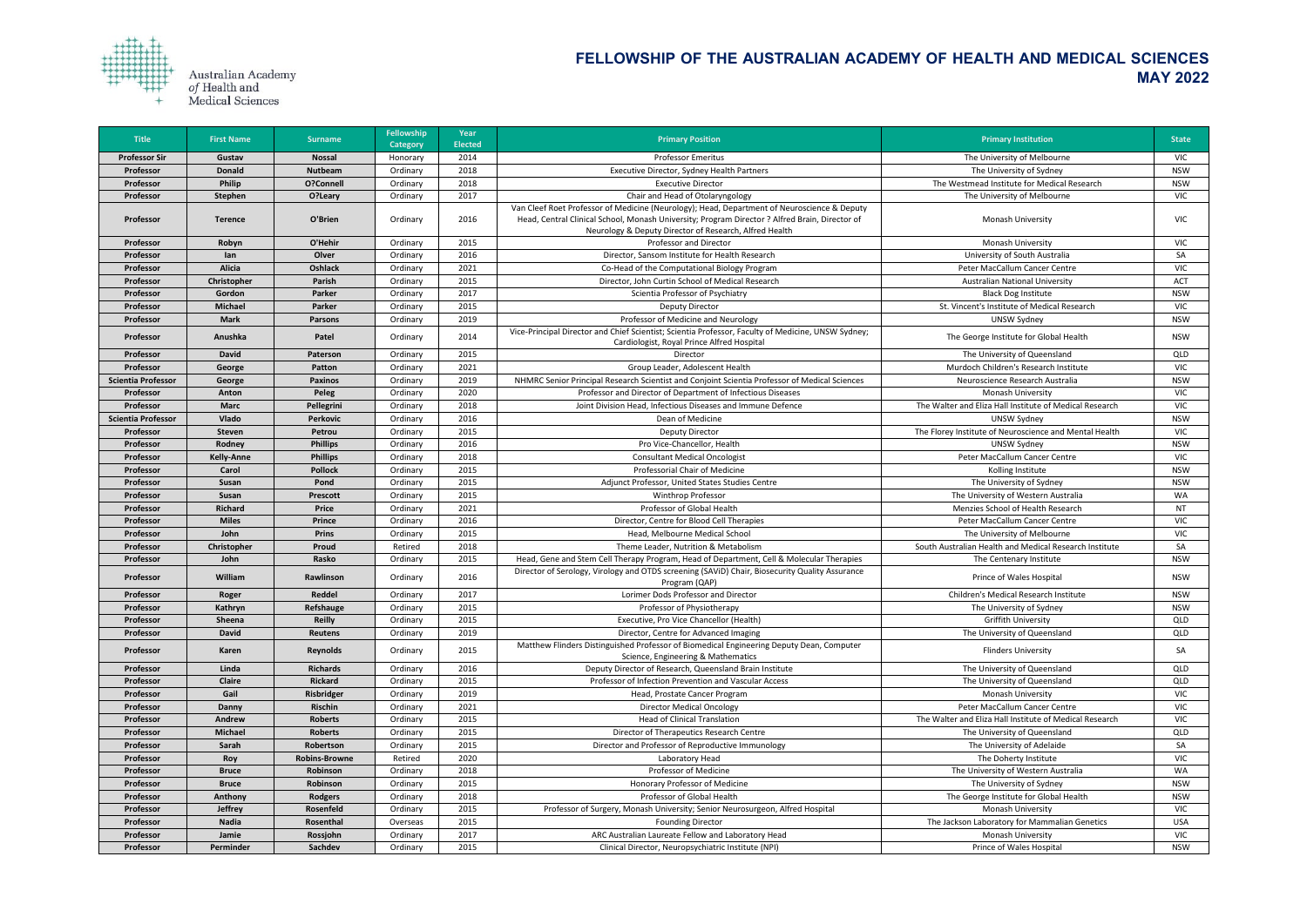

| <b>Title</b>              | <b>First Name</b> | <b>Surname</b>       | <b>Fellowship</b><br><b>Category</b> | <b>Year</b><br><b>Elected</b> | <b>Primary Position</b>                                                                                                               | <b>Primary Institution</b>                                       | <b>State</b>      |
|---------------------------|-------------------|----------------------|--------------------------------------|-------------------------------|---------------------------------------------------------------------------------------------------------------------------------------|------------------------------------------------------------------|-------------------|
| Professor                 | Pankaj            | Sah                  | Ordinary                             | 2019                          | Director, Queensland Brain Institute                                                                                                  | The University of Queensland                                     | QLD               |
| Professor                 | Jo                | Salmon               | Ordinary                             | 2018                          | Co-Director                                                                                                                           | <b>Deakin University</b>                                         | <b>VIC</b>        |
| Professor                 | Prashanthan       | <b>Sanders</b>       | Ordinary                             | 2018                          | Director, Centre for Heart Rhythm Disorders                                                                                           | The University of Adelaide                                       | SA                |
| Professor                 | Robert            | <b>Sanson-Fisher</b> | Ordinary                             | 2016                          | Co-Director, Priority Research Centre for Health Behaviour Director, Health Behaviour Research<br>Group                               | The University of Newcastle                                      | <b>NSW</b>        |
| Professor                 | <b>Nicholas</b>   | <b>Saunders</b>      | Honorary                             | 2015                          | <b>Emeritus Professor</b>                                                                                                             | The University of Newcastle                                      | <b>NSW</b>        |
| Professor                 | <b>Christobel</b> | <b>Saunders</b>      | Ordinary                             | 2016                          | Professor of Surgical Oncology Head of Unit (General Surgery)                                                                         | The University of Western Australia                              | WA                |
| Professor                 | Sir John          | <b>Savill</b>        | Ordinary                             | 2021                          | <b>Executive Director</b>                                                                                                             | Melbourne Academic Centre for Health                             | <b>VIC</b>        |
| Professor                 | Julian            | Savulescu            | Corresponding                        | 2019                          | Uehiro Chair in Practical Ethics (Oxford)                                                                                             | University of Oxford                                             | United<br>Kingdom |
| Professor                 | Ingrid            | <b>Scheffer</b>      | Ordinary                             | 2014                          | Laureate Professor, Paediatric Neurology Research                                                                                     | The University of Melbourne                                      | <b>VIC</b>        |
| Professor                 | Peter             | <b>Schofield</b>     | Ordinary                             | 2015                          | <b>Executive Director &amp; CEO</b>                                                                                                   | Neuroscience Research Australia                                  | <b>NSW</b>        |
| Professor                 | <b>Richard</b>    | <b>Scolyer</b>       | Ordinary                             | 2017                          | Clinical Professor, Senior Staff Specialist (Royal Prince Alfred Hospital) Co-Medical Director                                        | Melanoma Institute Australia                                     | <b>NSW</b>        |
| Professor                 | Andrew            | <b>Scott</b>         | Ordinary                             | 2017                          | Director, Department of Molecular Imaging and Therapy; Head, Tumour Targeting Laboratory                                              | Olivia Newton-John Cancer Research Institute (ONJ Cancer Centre) | <b>VIC</b>        |
| Professor                 | Hamish            | <b>Scott</b>         | Ordinary                             | 2015                          | Head of the Department of Genetics and Molecular Pathology                                                                            | University of South Australia                                    | SA                |
| Professor                 | <b>Clare</b>      | <b>Scott</b>         | Ordinary                             | 2017                          | Laboratory Head                                                                                                                       | The Walter and Eliza Hall Institute of Medical Research          | <b>VIC</b>        |
| Professor                 | Paul              | <b>Scuffham</b>      | Ordinary                             | 2016                          | Director, Menzies Health Institute Queensland                                                                                         | <b>Griffith University</b>                                       | QLD               |
| Professor                 | <b>Markus</b>     | <b>Seibel</b>        | Ordinary                             | 2017                          | Director, Bone Research Program                                                                                                       | The ANZAC Research Institute                                     | <b>NSW</b>        |
| Professor                 | Christopher       | Semsarian            | Ordinary                             | 2015                          | Professor of Medicine Cardiologist Head, Molecular Cardiology Program                                                                 | The Centenary Institute                                          | <b>NSW</b>        |
| Professor                 | John              | Seymour              | Ordinary                             | 2015                          | Co-Director, Division of Cancer Medicine                                                                                              | Peter MacCallum Cancer Centre                                    | <b>VIC</b>        |
| Professor                 | Jonathan          | Shaw                 | Ordinary                             | 2015                          | Domain Head, Cardiometabolic Risk                                                                                                     | <b>Baker Heart and Diabetes Institute</b>                        | <b>VIC</b>        |
| Professor                 | Robert            | Shepherd             | Ordinary                             | 2015                          | Director                                                                                                                              | The Bionics Institute of Australia                               | <b>VIC</b>        |
| Professor                 | <b>Catherine</b>  | Sherrington          | Ordinary                             | 2017                          | Head, Ageing and Physical Disability Program, Musculoskeletal Health Sydney                                                           | The University of Sydney                                         | <b>NSW</b>        |
| Professor                 | John              | <b>Shine</b>         | Honorary                             | 2015                          | Emeritus Professor; President of the Australian Academy of Sciences                                                                   | Garvan Institute of Medical Research                             | <b>NSW</b>        |
| Professor                 | John              | <b>Simes</b>         | Ordinary                             | 2015                          | Director                                                                                                                              | NHMRC Clinical Trials Centre, The University of Sydney           | <b>NSW</b>        |
| Professor                 | <b>Karen</b>      | Simmer               | Retired                              | 2017                          | Professor of Newborn Medicine Director, Neonatal Intensive Care Units                                                                 | The University of Western Australia                              | WA                |
| Professor                 | Cameron           | <b>Simmons</b>       | Ordinary                             | 2017                          | <b>Professorial Fellow</b>                                                                                                            | <b>Monash University</b>                                         | <b>VIC</b>        |
| Professor                 | Andrew            | <b>Sinclair</b>      | Ordinary                             | 2015                          | Associate Director & NHMRC Principal Research Fellow                                                                                  | Murdoch Children's Research Institute                            | <b>VIC</b>        |
| Professor                 | <b>Monica</b>     | Slavin               | Ordinary                             | 2019                          | Head, Infectious Diseases/Infection Control                                                                                           | Peter MacCallum Cancer Centre                                    | <b>VIC</b>        |
| Professor                 | Peter             | Sly                  | Ordinary                             | 2015                          | Director, Children's Health and Environment Program                                                                                   | The University of Queensland                                     | QLD               |
| <b>Professor Emeritus</b> | <b>Richard</b>    | Smallwood            | Honorary                             | 2015                          | Emeritus Professor, Melbourne Medical School                                                                                          | The University of Melbourne                                      | <b>VIC</b>        |
| Professor                 | <b>Stephen</b>    | Smith                | Non Financial<br>Member              | 2015                          | Former Dean, Faculty of Medicine Dentistry and Health Sciences                                                                        | The University of Melbourne                                      | United<br>Kingdom |
| Professor                 | <b>Justine</b>    | Smith                | Ordinary                             | 2015                          | Strategic Professor in Eye and Vision Health; Matthew Flinders Distinguished Professor, College of<br>Medicine and Public Health      | <b>Flinders University</b>                                       | SA                |
| <b>Emeritus Professor</b> | <b>Maree</b>      | Smith                | Retired                              | 2015                          | Emeritus Professor; Director, Centre for Integrated Preclinical Drug Development                                                      | The University of Queensland                                     | QLD               |
| Professor                 | <b>Mark</b>       | Smyth                | Ordinary                             | 2015                          | Senior Scientist, NHMRC Australia Fellow, Professor                                                                                   | QIMR Berghofer Medical Research Institute                        | QLD               |
| Professor                 | Tania             | Sorrell              | Ordinary                             | 2015                          | Director, Marie Bashir Institute for Infectious Diseases and Biosecurity                                                              | The University of Sydney                                         | <b>NSW</b>        |
| Professor                 | Peter             | Soyer                | Ordinary                             | 2015                          | Chair in Dermatology and Director, Dermatology Research Centre                                                                        | <b>Translational Research Institute</b>                          | QLD               |
| Professor                 | Fiona             | <b>Stanley</b>       | Honorary                             | 2015                          | Distinguished Research Professor, School of Paediatrics and Child Health                                                              | Telethon Kids Institute                                          | WA                |
| Professor                 | Andrew            | <b>Steer</b>         | Ordinary                             | 2020                          | Director, Infection and Immunity Theme; Group Leader, Tropical Diseases Research Group                                                | Murdoch Children's Research Institute                            | <b>VIC</b>        |
| Professor                 | Stephen           | <b>Stick</b>         | Ordinary                             | 2015                          | Head, Department of Respiratory Medicine                                                                                              | Telethon Kids Institute                                          | WA                |
| Professor                 | Tim               | <b>Stinear</b>       | Ordinary                             | 2020                          | <b>Principal Research Fellow</b>                                                                                                      | The University of Melbourne                                      | <b>VIC</b>        |
| Professor                 | Roland            | <b>Stocker</b>       | Ordinary                             | 2016                          | Group Leader, Arterial Inflammation & Redox Biology                                                                                   | Heart Research Institute (HRI)                                   | <b>NSW</b>        |
| Professor                 | <b>Andreas</b>    | <b>Strasser</b>      | Ordinary                             | 2016                          | Head, Blood Cells and Blood Cancer Division                                                                                           | The Walter and Eliza Hall Institute of Medical Research          | <b>VIC</b>        |
| Professor                 | Kanta             | Subbarao             | Ordinary                             | 2021                          | Director of the WHO Collaborating Centre for Reference and Research on Influenza                                                      | The Doherty Institute                                            | <b>VIC</b>        |
| Professor                 | Carolyn           | Sue                  | Ordinary                             | 2020                          | <b>Executive Director</b>                                                                                                             | Kolling Institute                                                | <b>NSW</b>        |
| Professor                 | <b>Nicholas</b>   | <b>Talley</b>        | Ordinary                             | 2014                          | Distinguished Laureate Professor                                                                                                      | The University of Newcastle                                      | <b>NSW</b>        |
| Professor                 | <b>Patrick</b>    | Tam                  | Ordinary                             | 2015                          | Deputy Director and Head of Embryology Unit                                                                                           | Children's Medical Research Institute                            | <b>NSW</b>        |
| Professor                 | Hugh              | <b>Taylor</b>        | Ordinary                             | 2015                          | Harold Mitchell Chair of Indigenous Eye Health                                                                                        | The University of Melbourne                                      | VIC               |
| Professor                 | Helena            | <b>Teede</b>         | Ordinary                             | 2017                          | Executive Director, Monash Partners Academic Health Sciences Centre Director, Monash Centre For<br>Health Research and Implementation | Monash University                                                | <b>VIC</b>        |
| Professor                 | <b>Maree</b>      | <b>Teesson</b>       | Ordinary                             | 2015                          | Director                                                                                                                              | The University of Sydney                                         | <b>NSW</b>        |
| Professor                 | <b>David</b>      | <b>Theile</b>        | Honorary                             | 2015                          | CEO                                                                                                                                   | <b>Translational Research Institute</b>                          | QLD               |
| Professor                 | <b>Merlin</b>     | <b>Thomas</b>        | Ordinary                             | 2020                          | Program Leader                                                                                                                        | Monash University                                                | <b>VIC</b>        |
| Professor                 | Ranjeny           | <b>Thomas</b>        | Ordinary                             | 2015                          | Professor of Rheumatology                                                                                                             | <b>Translational Research Institute</b>                          | QLD               |